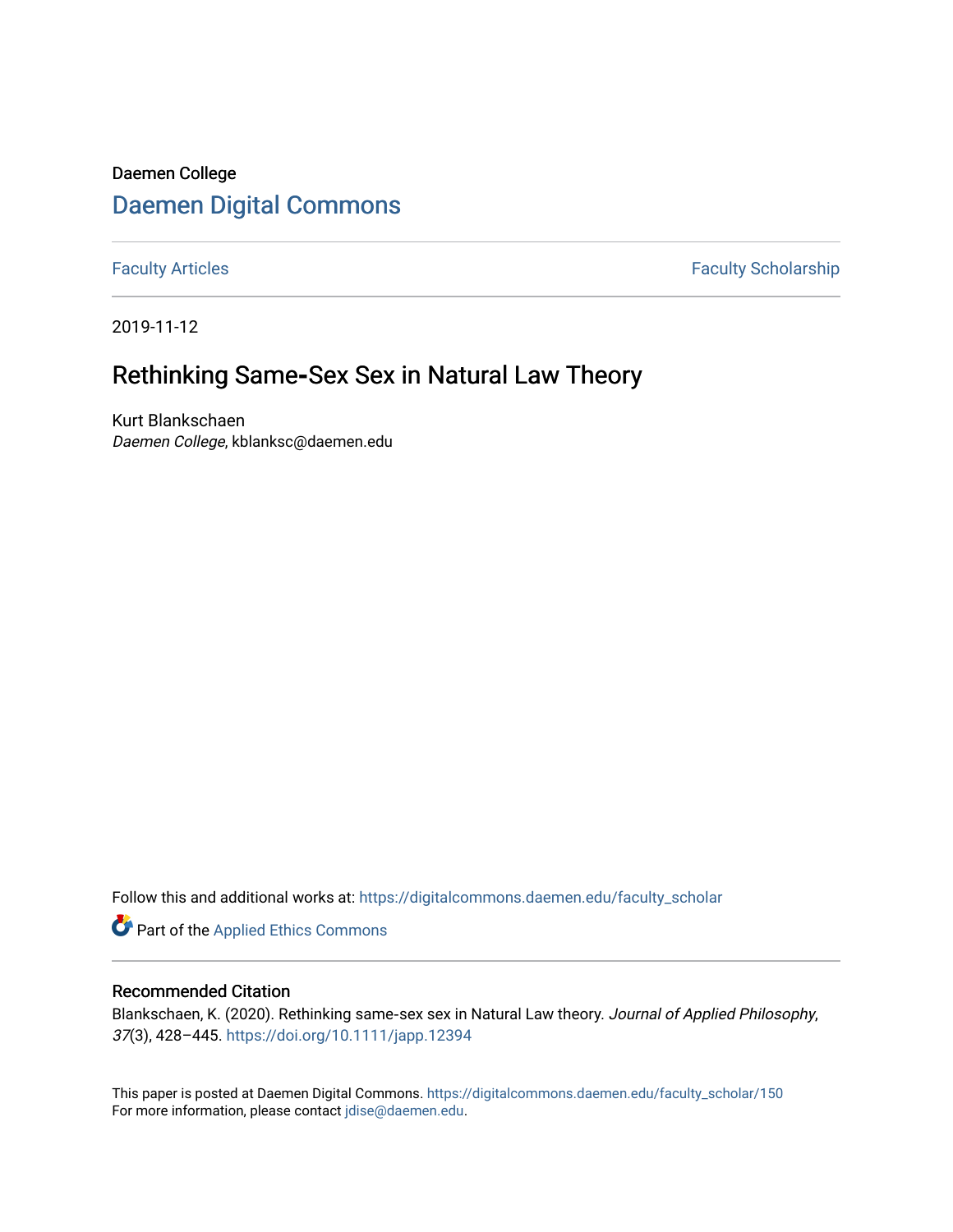Abstract: Many prominent proponents of Old and New Natural Law morally condemn sexual acts between people of the same sex because those acts are incapable of reproduction, they each offer a distinct set of supporting reasons. While some New Natural Law philosophers have begun to distance themselves from this moral condemnation, there are not many similarly ameliorative efforts within Old Natural Law. I argue for the bold conclusion that Old Natural Law philosophers can accept the basic premises of Old Natural Law without also being committed to morally condemning sexual activity between people of the same sex. I develop an argument from analogy that shows how we can draw metaphysically distinct sub-categories based on someone's capacity to experience the unitive goods of sex. This unitive capacity constitutes the sub-category and provides a distinct principle for evaluating how members of that sub-category (X) act as members of that sub-category, rather than as acting as defective members of another category (Y). Even though my argument is "internal" to Old Natural Law, I conclude by showing how these conclusions can also address some of the objections to same-sex sex in New Natural Law.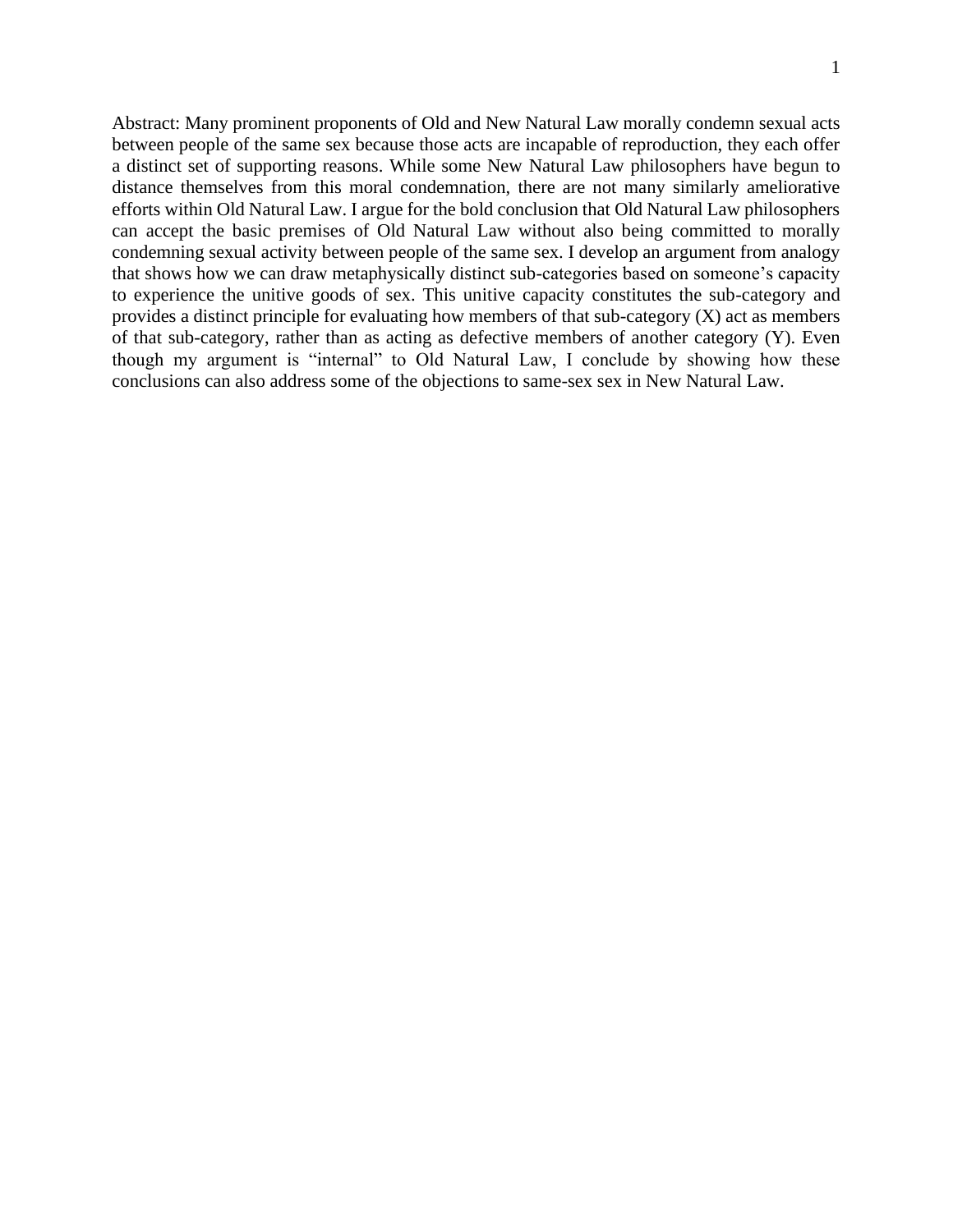#### Rethinking Same-Sex Sex in Natural Law

Many prominent proponents of Natural Law have morally condemned sexual acts between people of the same sex because those acts are incapable of reproduction. Historically, these convergent conclusions were somewhat emblematic of Natural Law as a whole: opponents readily cited them as a *modus tollens* for why Natural Law was homophobic, hidebound, or false. But this "Natural Law Consensus" about the moral status of sexual acts between people of the same sex obscures philosophically important differences within Natural Law, between "Old" Natural Law and (ONL) "New" Natural Law (NNL).<sup>1</sup> Although many ONL and NNL luminaries both agree that same-sex sex is immoral because it is incapable of reproduction, they each provide distinct sets of supporting reasons for that moral condemnation.

Even so, differentiating between an "ONL Consensus" and a "NNL Consensus" still obscures recent endeavors to ameliorate or repudiate the moral condemnation within NNL. There has not, however, been many ameliorative alternatives to the "ONL Consensus." Mark Jordan, a notable exception, argues that the modern day urge to brandish, rather than read, scholastic thinkers like St. Thomas Aquinas, precludes a more careful, nuanced, and positive stance on same-sex sex.<sup>2</sup> His kitschier speculations aside, Jordan confronts how this philosophical inclination creates a culture of silence in contemporary Catholicism about same-sex attraction and sex.<sup>3</sup> This silence leaves many Catholics in the laity and hierarchy with a forlorn hope for change. Outside of the Vatican's imperium, philosophers like Alexander Pruss,<sup>4</sup> J. Budziszewski,<sup>5</sup> Timothy Hsiao,<sup>6</sup> and Edward Feser, $7$  use core aspects of ONL to conclude that same-sex sex is necessarily immoral. It seems a foregone conclusion then, both by those who support and oppose ONL, that it necessarily condemns same-sex sex. I argue for the bold conclusion that ONL philosophers do not have to be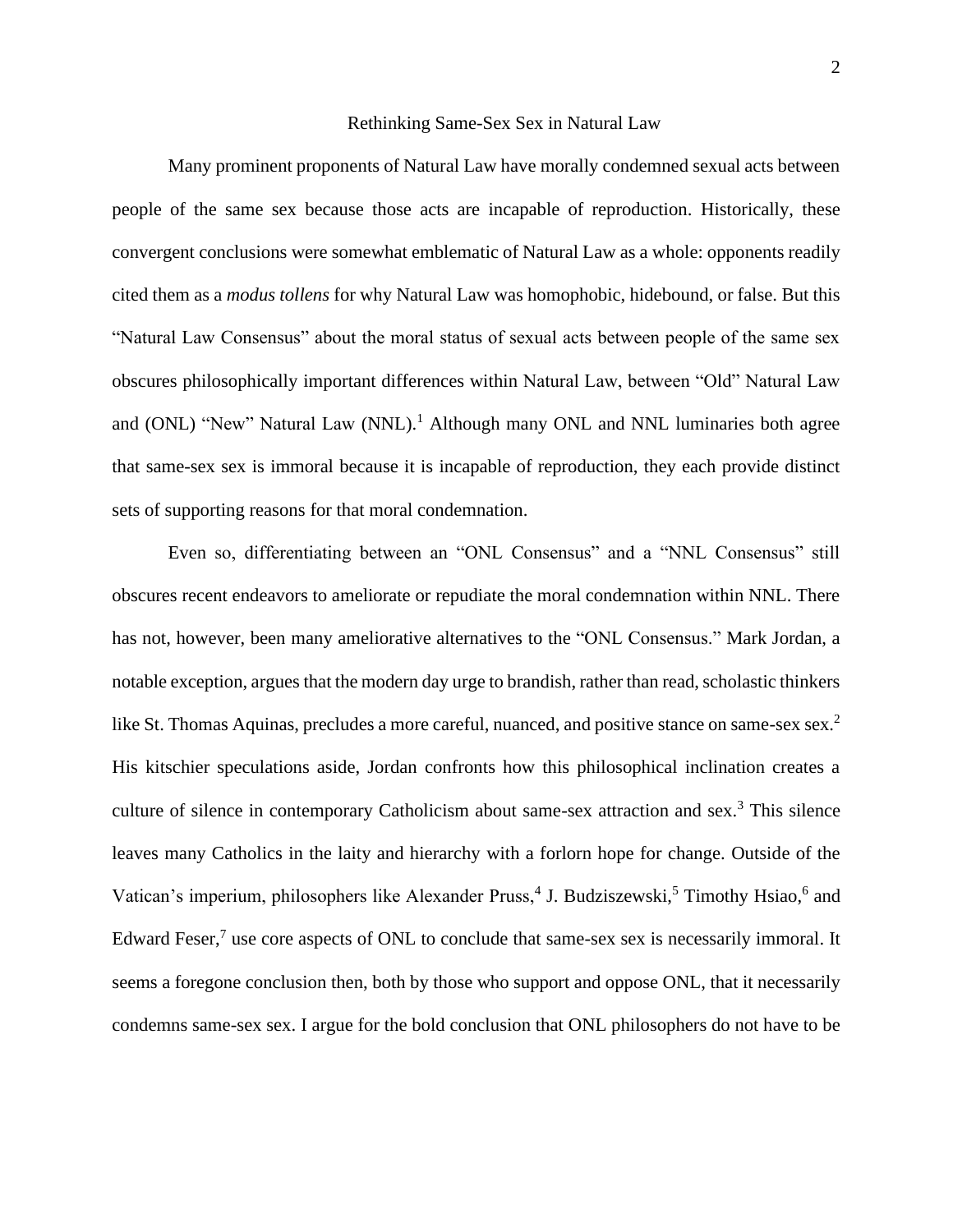committed to this position because there is a viable interpretation of ONL that permits same-sex sex.

My argument is "internal" to ONL for a few reasons. First, an internal argument provides an exit ramp for people who feel committed to ONL because of their social, philosophical, or religious background, but who do not want to categorically condemn same-sex sex. Second, an internal argument leaves many other philosophical aspects of ONL intact and so is more likely to be persuasive to proponents of ONL. Third, ONL has survived external objections (e.g., it commits a naturalistic fallacy) and is still taught. Even opponents of ONL should be interested in an internal argument because even a false theory can be more bearable.

My argument is based on the Aristotelian distinction between possession, privation, and deprivation. I show how this distinction establishes a metaphysical point about essential properties. Essences constitutively cause something to have the capacity to possess some property or fulfill a function. Then, in Section Two I explain how essential properties underpin functional arguments about sexual ethics in ONL: the reproductive function of sex organs essentially orders sexual activity toward a generative end. This procreative potential is what enables couples to experience other emotionally or psychologically unitive goods from sex. If same-sex sex precludes this procreative potential, then it cannot realize any unitive goods. I introduce an argument from analogy in Section Three to refine how we understand essential properties in terms of subcategories. I rework how ONL philosophers have evaluated same-sex sex by identifying a constituting principle that explains and evaluates what it means for something to belong to one category, X, rather than being a defective member of a different category, Y. I address what I take to be the strongest ONL objection in Section Four and present two responses that further develop my conclusions about a separate constituting principle. Then, in Section Five, I show how these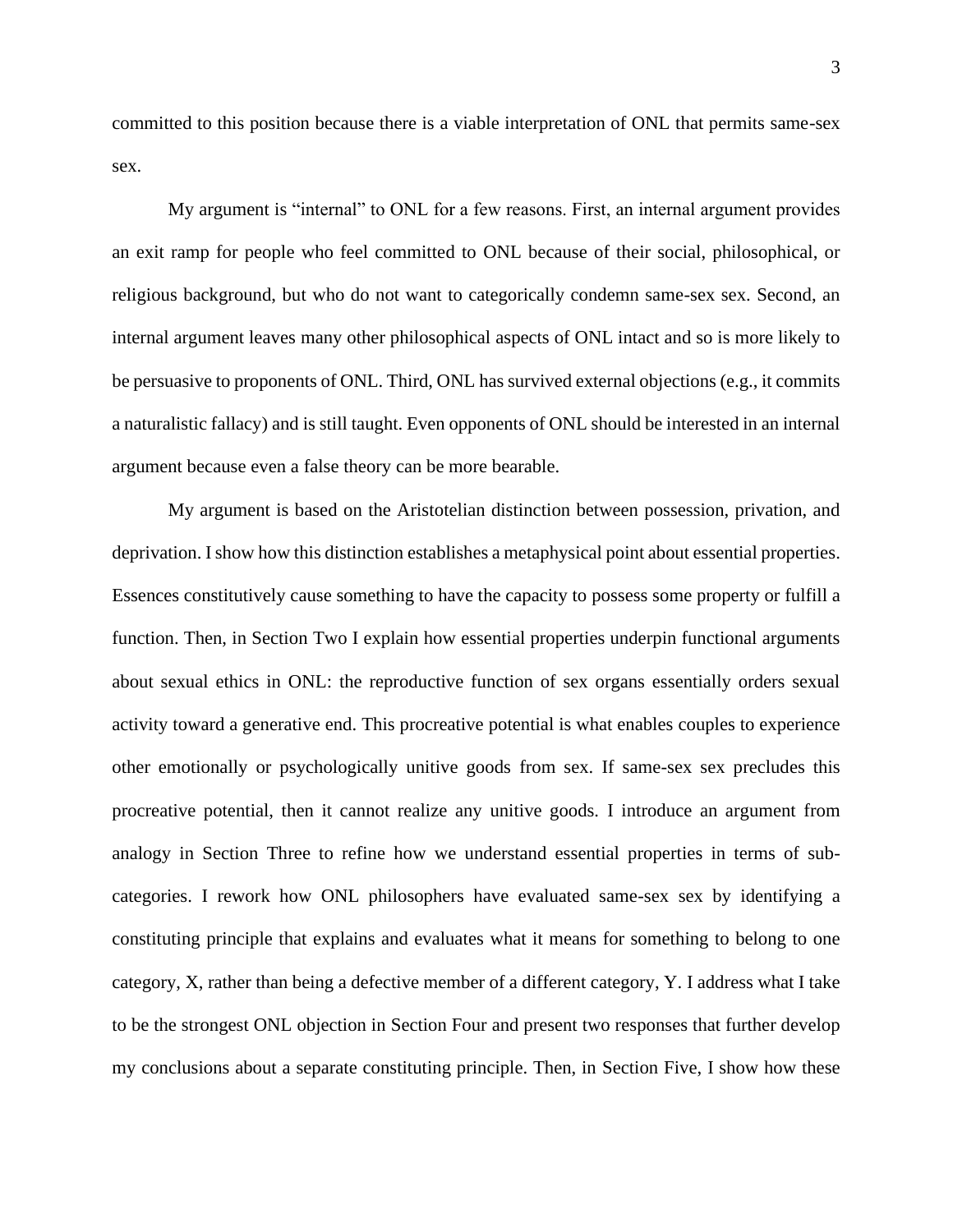responses complement some of the ameliorative NNL efforts and address NNL concerns about unitive reasons for having sex.

I want to make one quick terminological point. Following Michel Foucault's lead, David Halperin insists that there were no homosexuals before the 1800s. Halperin clarifies that he isn't denying that sexual acts between people of the same sex happened before the 1800s, rather he is emphasizing that social, cultural, and political sources converged with norms about gender and sex to enable historically embedded subjectivities.<sup>8</sup> Given that ONL and NNL are supposed to transcend variances in social categories, I've opted for the clunkier, but hopefully less contentious phrase "same-sex sex." Framing the discussion around acts, rather than identities or subjectivities, also helps us focus on the moral reasons people have to participate in those acts. If same-sex sex can actualize a mutual sense of psychological intimacy, care, or closeness for those involved, then people have moral reasons to foster those unitive connections.

#### **Section 1: Possession, Privation, and Deprivation**

A key characteristic of ONL is that we can derive moral conclusions from metaphysical premises. This characteristic is rooted in Aristotle's metaphysical distinction between possession, privation, and deprivation.<sup>9</sup> In this section, I explain how this distinction sets up an evaluative account of essential properties.

Aristotle, in *Categories*, distinguishes between possession, privation, and deprivation. The basic idea is that some entities are the kind of thing that can possess certain properties and others are not.<sup>10</sup> David Oderberg elaborates that we can further distinguish between something possessing a property from the capacity to possess that property.<sup>11</sup> Some animals, for example, are the kind of animal that has the capacity to possess teeth. When an animal possesses teeth, it actualizes this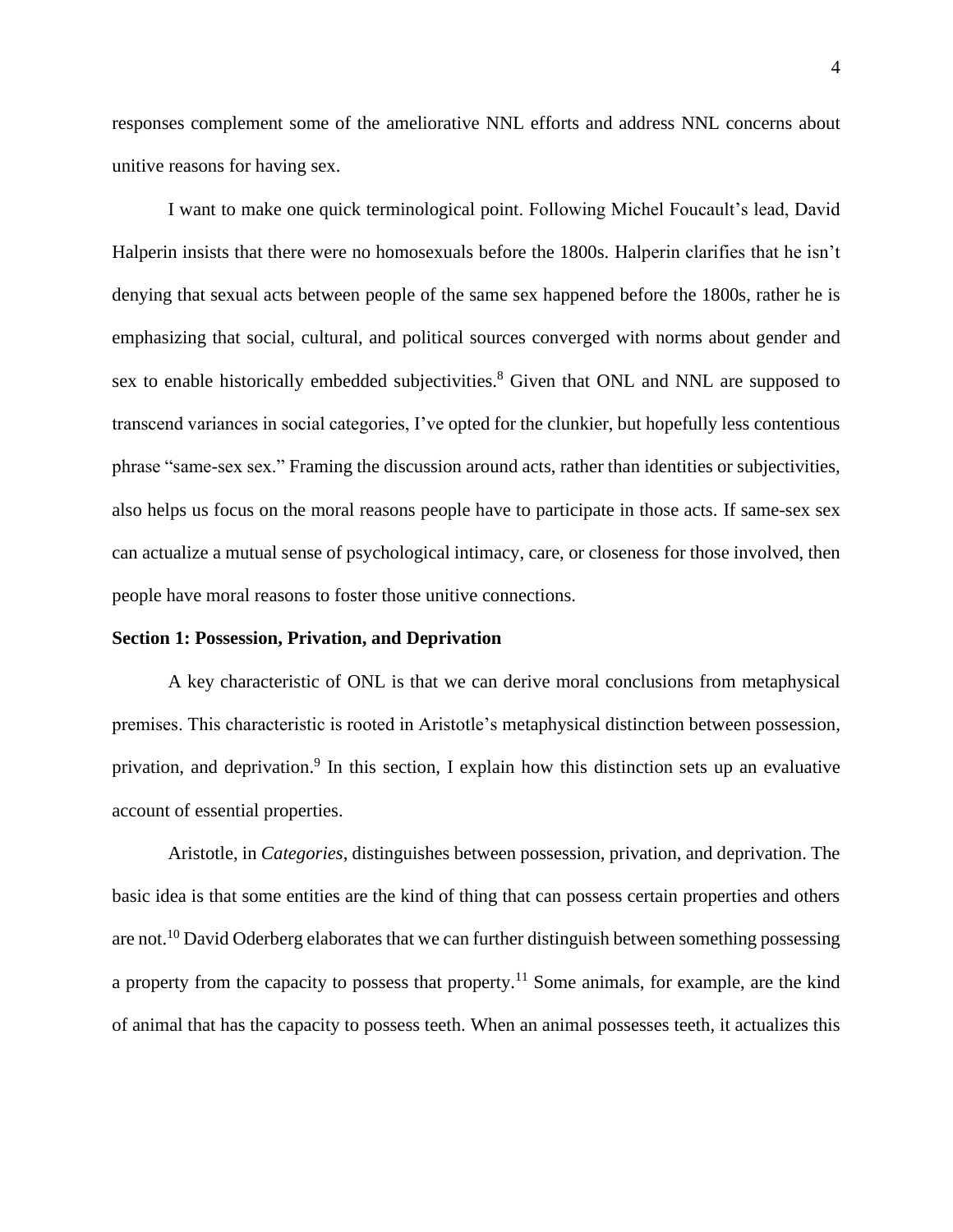capacity. If an animal loses its teeth (e.g., in a fight, to rot) then it no longer possesses them and suffers from privation. Privation, then, affects possession, not the capacity to possess a property.

Capacities play an important role in ONL because they provide a metaphysical explanation for why something is the kind of thing that it is. In ONL parlance, this explanation is an essence. Essences enumerate the capacities something has in virtue of being a member of a kind. Oderberg elucidates that "an essence is more than a list: it is a structural, organizational unity."<sup>12</sup> Essences integrate capacities to work together by directing them toward a shared end. For example, the lungs' capacity to take in air and diffuse oxygen into the blood works with the heart's capacity to pump blood through the circulatory system. The circulatory system organizes veins and arteries to work together in moving oxygenated blood through the body. Capacities, therefore, promote an organism's well-being not just by functioning correctly in isolation, but by functioning correctly together.

In order to ensure that these capacities contribute to an organism's flourishing, essences require an objectively real, rather than conventionally imposed, principle to uniquely unify a kind. This principle of unity constitutively causes each member of the kind to have that organized set of essential capacities.<sup>13</sup> But essences are not static blueprints: they guide an organism's development in terms of the capacities it constitutively has because ONL "sees normativity as built into the very fabric of reality."<sup>14</sup> This metaphysical normativity means that an organism's development, growth, and maturation are teleological because they aim at actualizing its essential capacities.

This teleological point indicates that possession and privation do not just describe the mere presence or loss of some property. Rather, as Oderberg accentuates, possession and privation refer to the list of essential capacities that promote an organism's well-being. Privation, then, only marks "when an organism lacks something it is supposed to have for its proper function."<sup>15</sup> Now, if an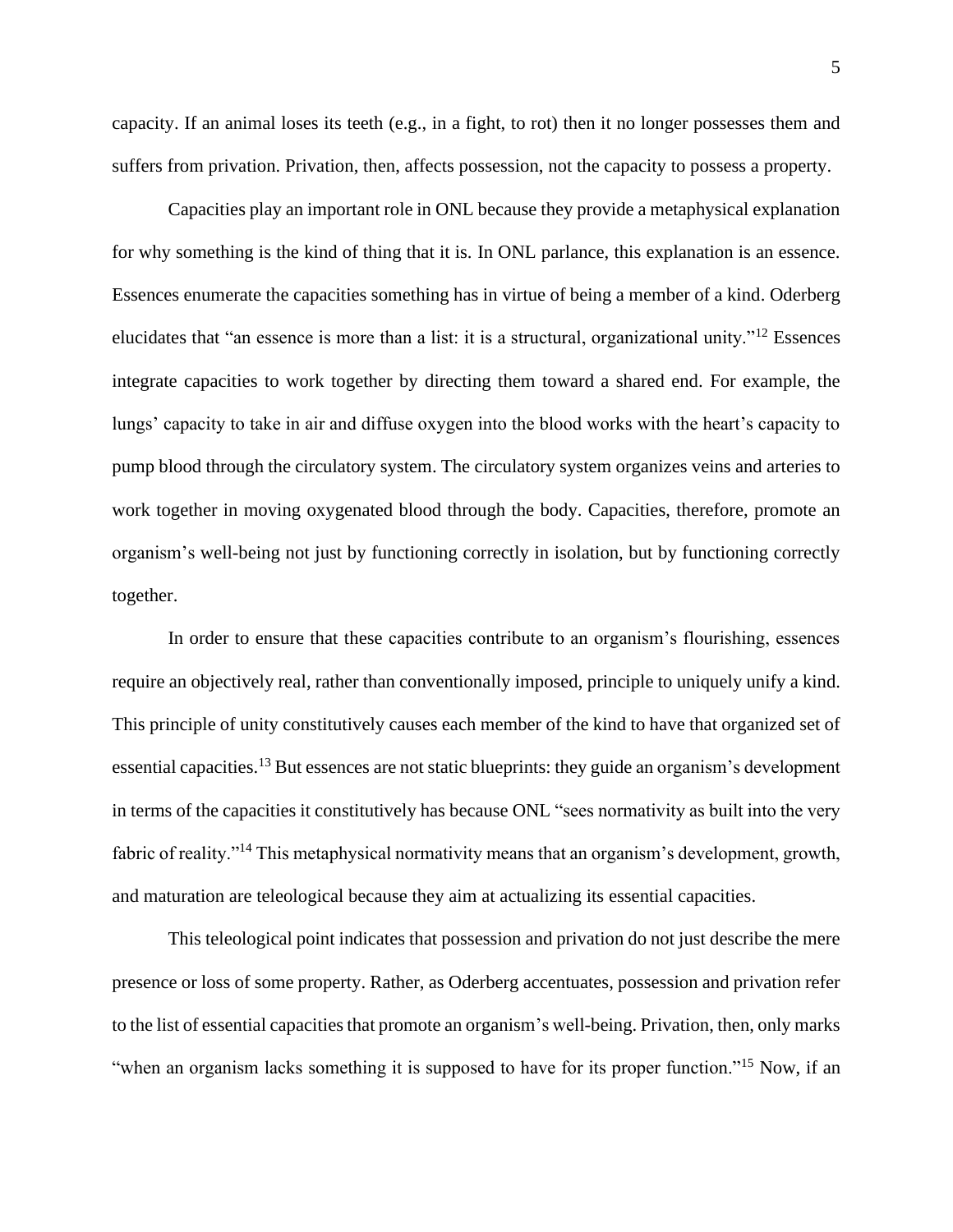animal has the capacity to possess a property, but does not, then it either does not possess it yet, or is at a stage when it should possess it, but does not. A newborn, for example, might not possess teeth, but that is because it has yet to grow them. If an adult animal is supposed to possess teeth, but never developed them, then it suffers from deprivation, not privation. Although deprivation and privation are closely related, they are different in the key sense that privation signifies losing a property we should possess, while deprivation indicates that we never possessed the property that we should possess. The descriptive claim, that an organism lacks some property, implicates an evaluative claim.

If, however, an animal is not the kind of animal that has the capacity to possess the property, then we cannot talk about it as either suffering privation or deprivation. Worms don't possess teeth because they are not the kind of animal that has the capacity to possess them, not because they lost them along the way or because something went wrong during maturation. Figure 1 shows a chart of possession, privation, and deprivation. 16

Possession, privation, and deprivation all indicate a normative component in development. An essential property is not just present or absent; it is an indication of some success or failure of the individual organism with respect to the kind of organism it is.

#### **Section 2: ONL and Sex Organs**

Now I want to explain how ONL utilizes a functionalist understanding of sex organs to morally condemn same-sex sex and show how this position draws on the distinction between possession, privation, and deprivation.

We use essential capacities to describe and evaluate organs in terms of functions. A heart is not just an organ, but an organ that pumps blood. This description is bound up with an evaluation because we are describing what something is by what it does. If a heart fails to pump blood well,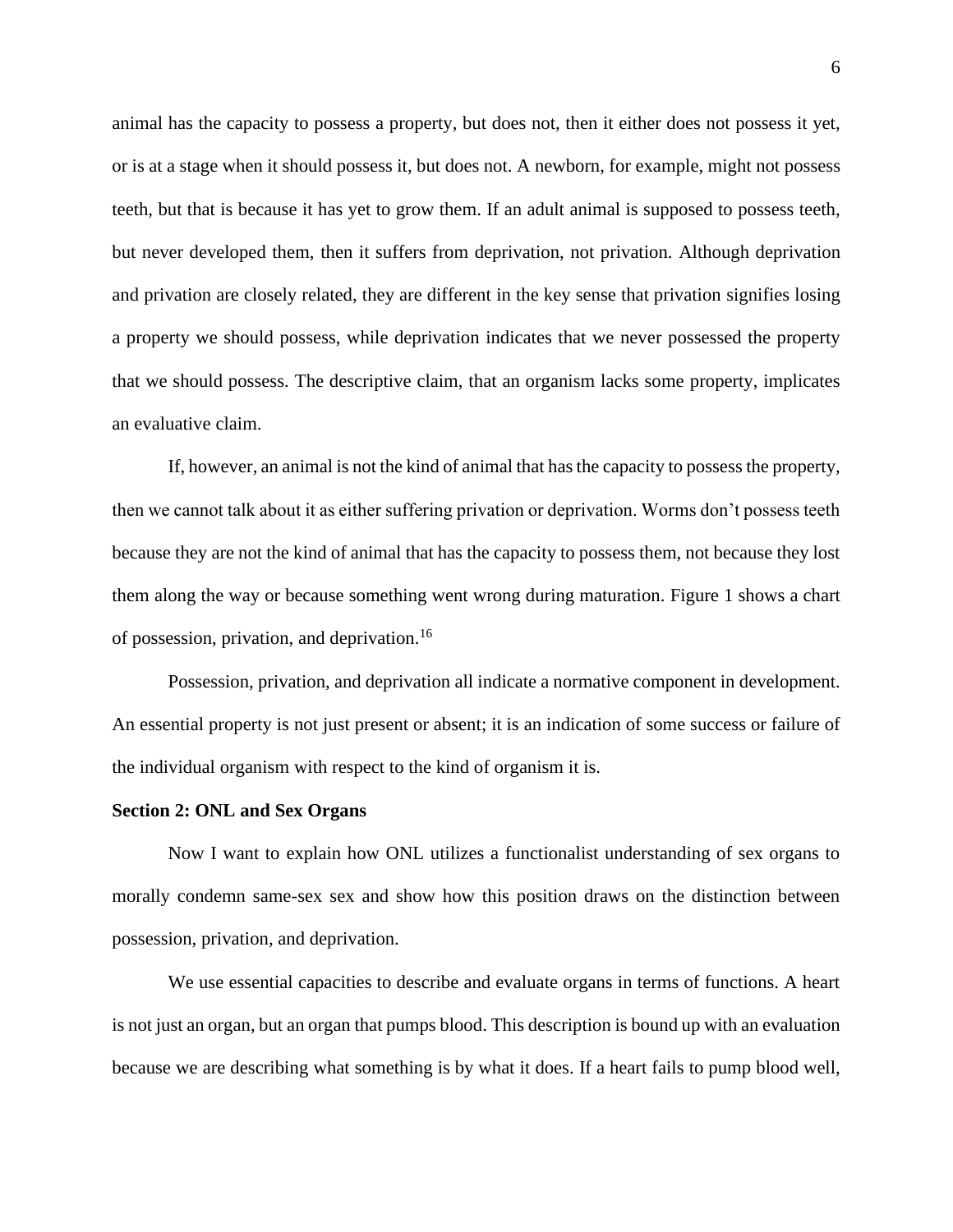then it is a bad heart, rather than just a statistically unusual heart. In failing to pump blood well, a heart does not perform as it should and suffers from privation because it only tenuously possesses the function it should have.

As we saw in section one, essences organize and order various capacities toward achieving a particular end. A kidney has the capacity to filter waste from blood and to form urine. While we can discern these specific functions, the kidney unifies each individual function toward an ultimate end of removing waste from the body. If one of my kidneys filters waste well, but never developed the function to form urine, then it possesses the function of filtering waste, but suffers from deprivation in respect to forming urine. Individuating these subordinate functions clarifies what, exactly, prevents the organ from fully functioning toward the unifying end.

ONL philosophers contend that sex organs also integrate multiple subordinate functions toward a reproductive end. John Haldane summarizes that in ONL "sexual activity is defined by function and its (primary) function is that of reproduction."<sup>17</sup> If sex organs fail to achieve this procreative function, then they either suffer from deprivation or privation. A fertile adult who loses his genitals in an accident suffers from privation, because he can no longer exercise the procreative function. A sterile adult suffers from deprivation because she never developed the procreative function that she was supposed to during puberty. Haldane acknowledges that, "sex obviously gives pleasure and serves to express and deepen emotional bonds as well as to effect an uniquely intimate union between distinct but complementary psychophysical natures," but qualifies that "these features are located within the framework of [the] primary reproductive function [of sex]."<sup>18</sup> The crucial point, then, for ONL sexual ethics, is that this unitive capacity to form intimate bonds with someone draws on the physical capacity to reproduce.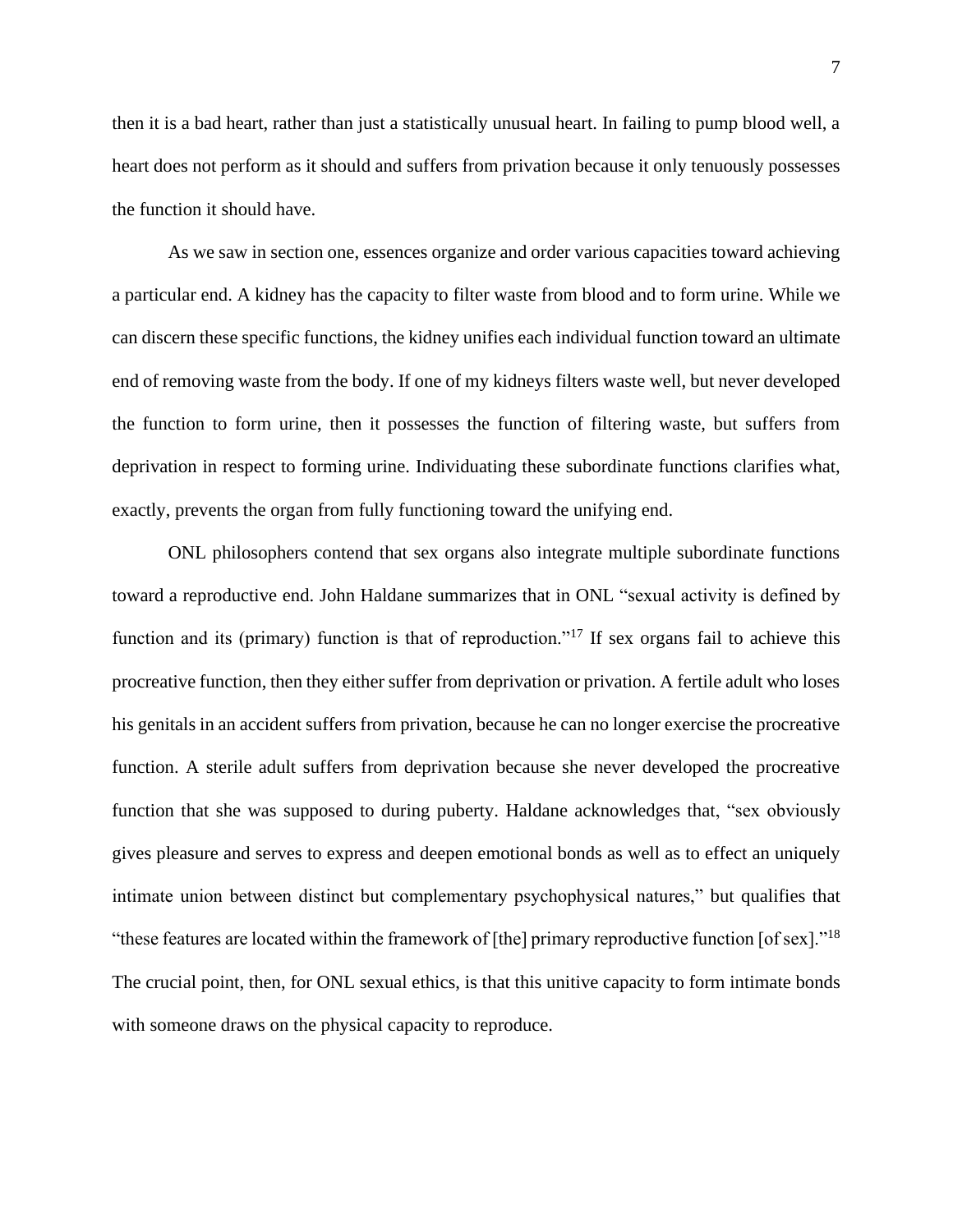ONL philosophers have articulated this conclusion in different ways. John Lamont focuses on why sexually unitive acts are good, arguing that "the unitive good depends on the reproductive good because it is the reproductive aspect of sexual intercourse that makes intercourse a unitive act."<sup>19</sup> The reason that reproductive capacities are morally relevant is because they enable people to engage in generative acts that can bring about a further good: creating new life. Lamont clarifies that people cannot intend the further good of reproduction itself because it's not up to them if sperm fertilizes or even reaches an egg. But, if people engage in generative acts that are open to the further good of new life, then they are able to "to confer a good on one's partner (provided the acts are not evil in some other way)," namely the cooperatively good act of trying to bring new life into the world.<sup>20</sup> Lamont uses this point to explain why other unitive goods, like pleasure or companionship, depend on this generative potential too: pleasure is only good if we take pleasure in something that is itself good, which, for Lamont, is the generative nature of sex.<sup>21</sup>

Alexander Pruss advances a more ontological explanation for why the unitive component of sexual acts depends on the procreative teleology of sex organs. Recall that essences integrate a set of capacities in an organism to work together for some end. Pruss claims that this teleological cooperation enables a man and woman to become one organism during generative sex because "they are united in a single action oriented in the direction of an end."<sup>22</sup> This biophysiological unity grounds the unitive aspect of sex because it enables the two-as-one organism to strive toward the reproductive end of sex. This reproductive end instantiates a morally transcendent good because while a man and woman may experience the unitive goods of intimacy during sex, this cooperative teleology goes "beyond the man and the woman (since the attainment of the end is procreation of a new person)."<sup>23</sup> Without this transcendent end, unitive goods selfishly turn inward and are only directed at the two-as-one-organism.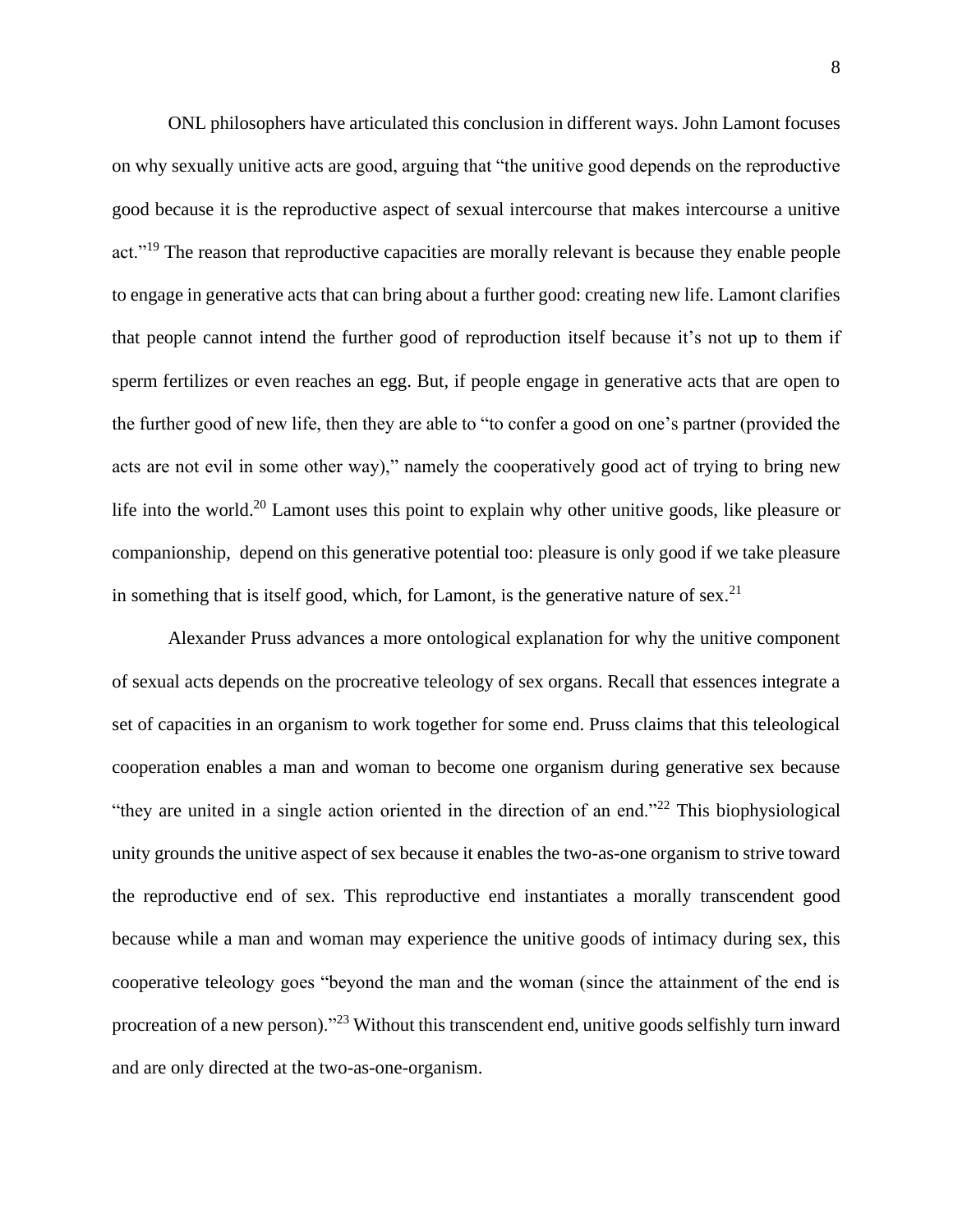Building on the Aristotelian position that human beings are rational animals, Edward Feser adduces that our rational nature inflects our biological desires. If our sexual desires reference sex organs, and those organs have a reproductive teleology, then our rational capacity to form unitive bonds essentially orders our erotic desires toward someone of the opposite sex because it draws on the reproductive ends of our sex organs. Taken together, our unitive and reproductive capacities ensure that "the human soul is directed to *another soul*—and not merely toward certain organs as its complement, man to woman and woman to man."<sup>24</sup> Thus, for Feser, human sexual desires have a unified teleology so that "a human sexual act is a seamless unity of the procreative and unitive, directed at the same time toward biological generation and emotional communion."<sup>25</sup> Feser frames his conclusion around the point that organisms flourish when they actualize their essentially prescribed ends, or at least do not frustrate them. Feser is not claiming that people need to have sex in order to flourish—vows of chastity forego, but do not frustrate, the use of sex organs and can still contribute to our well-being. On Feser's view, then, if people do have sex, they cannot (morally) act in a way that is inconsistent with the unitive and procreative ends of sex because those ends are what make sex good.

We are now in a position to state why ONL arguments disapprove of same-sex sex in terms of deprivation and recognize some evaluative differences among ONL views. Lamont concluded that the unitive good consisted in each person simultaneously conferring the cooperative good of engaging in generative-type acts, which conferred the good of possibly creating new life on to another. Although Pruss concurred with Lamont that creating new life was itself a good, he held that the unitive good depended on there being a two-as-one organism during sexual acts. This organic unity integrated the teleology of each sex organ to cooperatively strive toward the same generative end, which enabled the pursuit of the transcendent good of creating new life. Since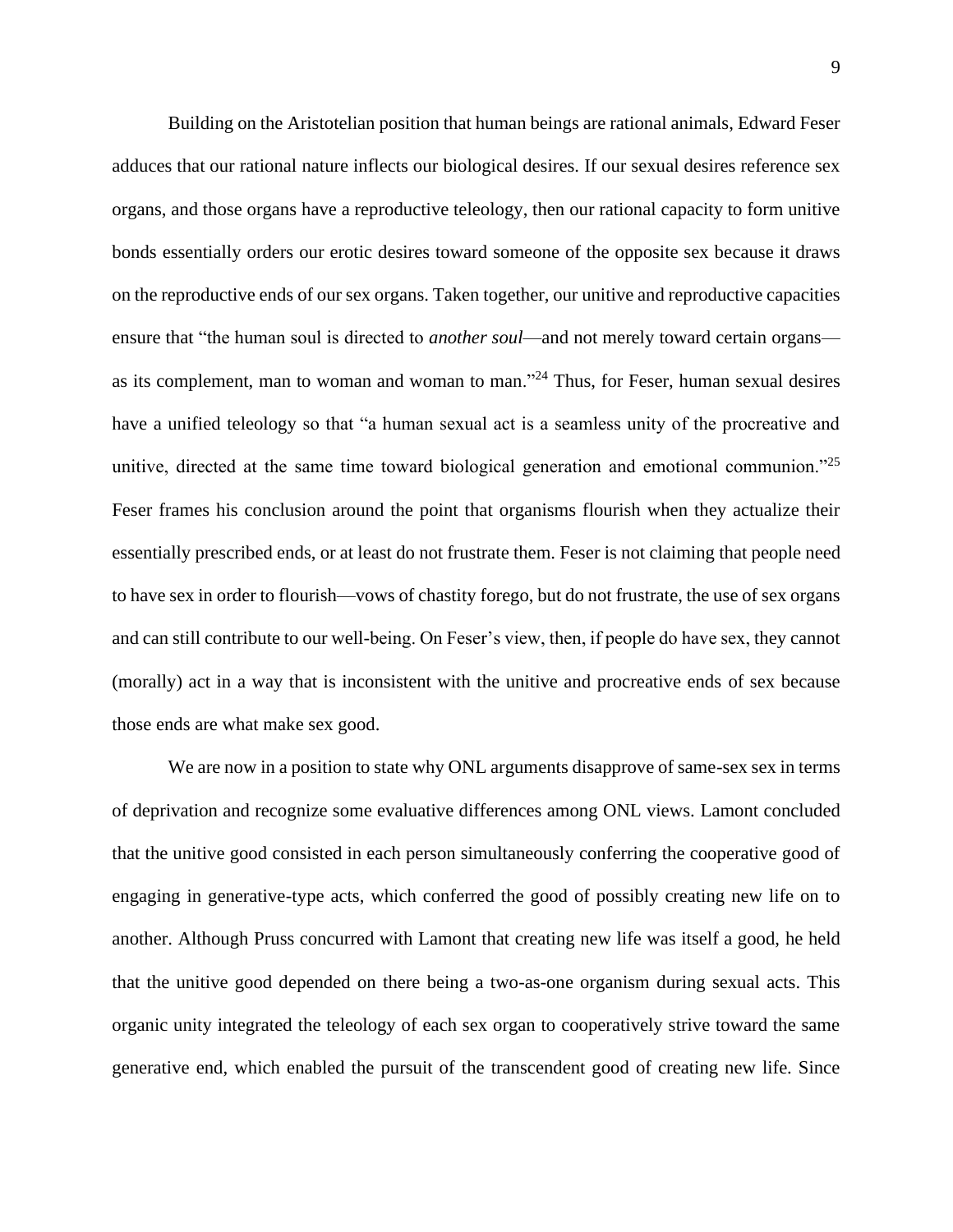same-sex sex fails, in principle, to be generative, it is *ipso facto* unable to confer the unitive good on either partner or create the two-as-one organism that strives toward the unitive and transcendent end of sex. If the generative good of sex is what grounds the unitive goods of sex, then same-sex sex categorically fails to be unitive.

In his extended defense of what is popularly called "the perverted faculty argument" Feser asserts that if an organism flourishes when it pursues its essentially prescribed end, then decisions to act inconsistently with those ends are dis-ordered and cannot contribute to an organism's wellbeing. *Contra* Pruss, Feser objects that "in no literal sense are a copulating man and woman 'one organism.'"<sup>26</sup> Instead, sexual acts between people of the same sex fail to actualize their procreative purpose because people are acting in a way that is, in principle, inconsistent with the essentially prescribed procreative ends. Feser charges that people who have sex with people of the same sex "frustrate the unitive end insofar as they involve actively taking the psychological process of arousal through to an emotional climax that involves an object other than the one toward which nature has directed it."<sup>27</sup> This position distances his view from Lamont's conclusion because the fault, for Feser, is based on the dis-ordered unitive capacity, rather than the inability to confer the unitive good of jointly engaging in generative acts.

These theoretical differences aside, we can recognize some common ground. First, samesex sex is incapable of reproduction. Second, the unitive goods of sex depend on participating in potentially generative acts. If same-sex sex fails, in principle, to be generative, then it cannot actualize any of the unitive goods of sex. These failures are instances of deprivation because those of us involved are unable to realize the procreative, and *ipso facto* unitive, ends of sex even though we are at a stage in our lives when we should be able to participate in them—or so the ONL Consensus holds.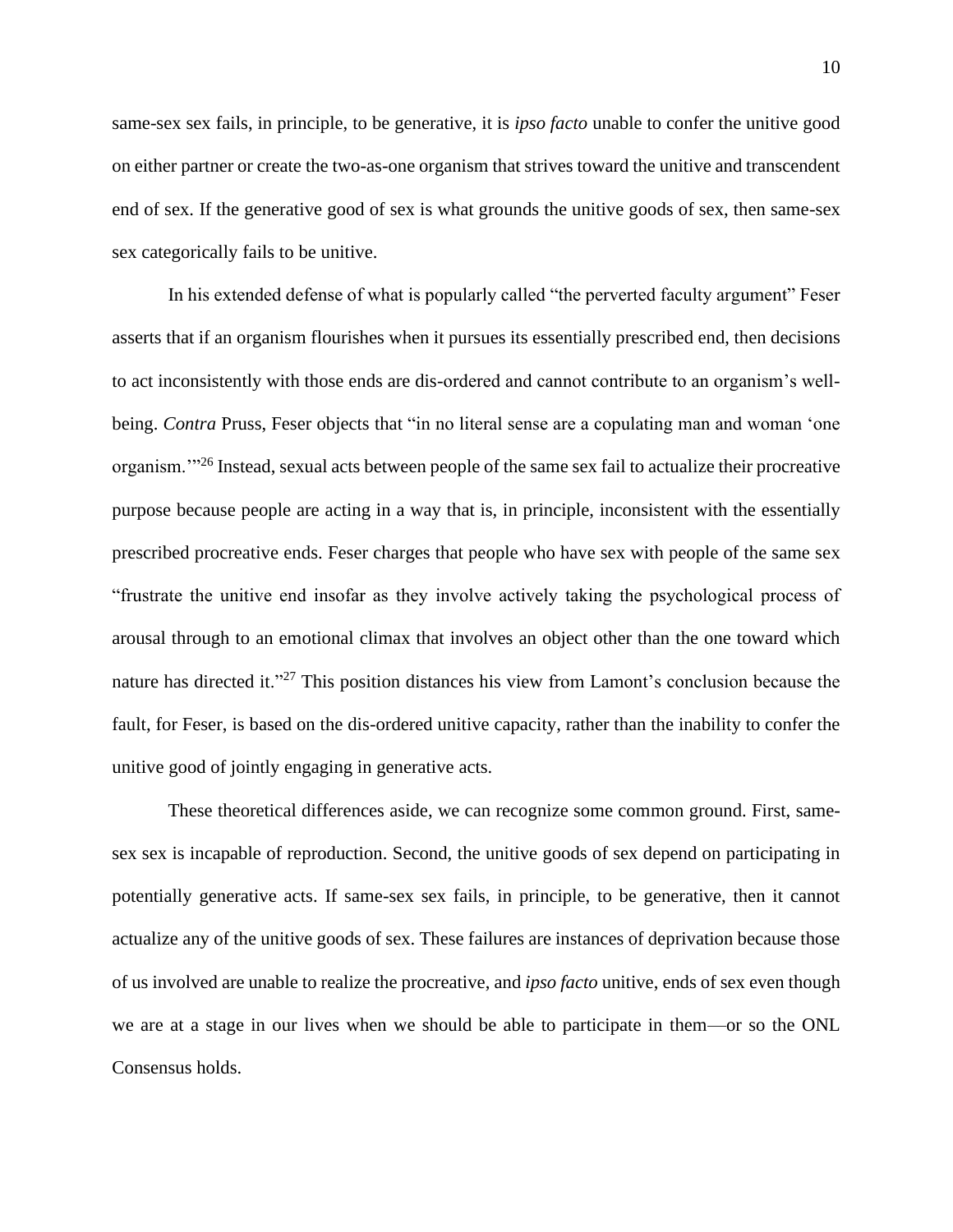# **Section 3: Argument from Analogy**

Now that the ONL Consensus is in place, I'll develop my alternative account, where we can still accept the metaphysical claims about possession, privation, and deprivation, without being committed to condemning same-sex sex. Consider the following argument from analogy. The function of bark is to protect the tree and transmit nutrients. Bark that does not protect the tree or transmit nutrients is bad bark; the tree fails to grow, withers, or dies. *Palo verde* trees, however, have green bark, which helps them photosynthesize, in addition to protecting it and transmitting nutrients. Brown bark does not photosynthesize, and so we either have to say that it fails to perform this additional function to photosynthesize, or that bark constitutes a genus, where green and brown bark are each a separate species.

Now, nobody thinks that brown bark fails to photosynthesize, but suppose we did. We would have to say that, in failing to photosynthesize, brown bark suffers from either privation or deprivation. If brown bark were to suffer from privation, then, at some point in time, it would have been photosynthesizing, but no longer does. But brown bark never stopped photosynthesizing because it never started. Since brown bark never matures into the ability to photosynthesize, it does not suffer from deprivation because it never was supposed to photosynthesize in the first place. So, we are left with the other disjunct: bark is a genus with green bark and brown bark as separate species.

As a genus, bark has the function of protecting the tree and transmitting nutrients. We could evaluate each species of bark as different sub-kinds of bark. Since green bark is the kind of bark that has the capacity for this additional photosynthesizing function, we can evaluate it on how well it photosynthesizes (e.g., in terms of privation, deprivation). If brown bark does not, as a category, have the capacity to photosynthesize, then we cannot say that it fails when it does not perform this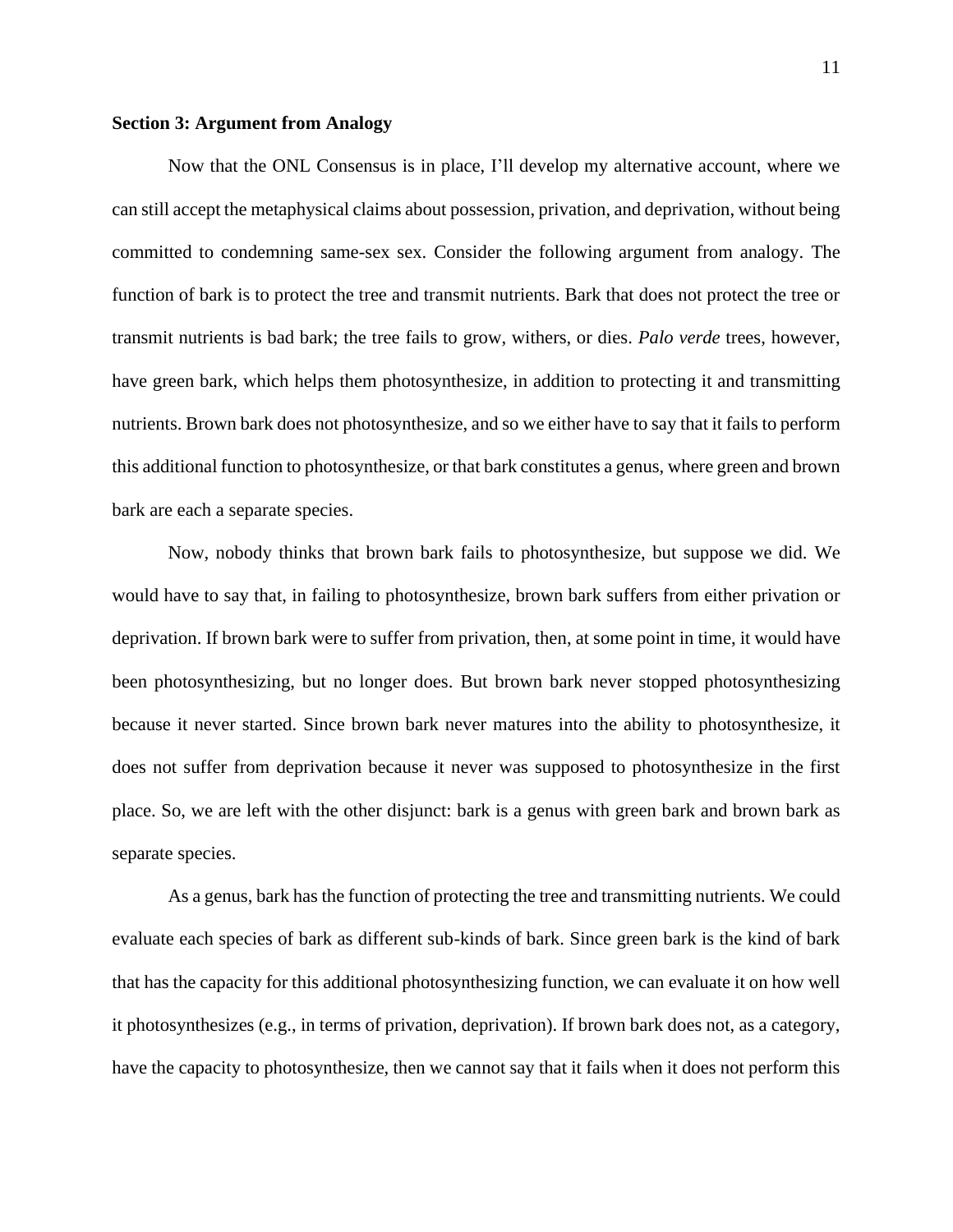function. But, since both brown bark and green bark belong to the bark genus, and that genus was constituted by the function of transmitting nutrients and protecting the tree, then we could still evaluate either kind of bark as good or bad in terms of performing those genus-level functions.

Building up the analogy, we can hold that sex acts between human beings form a genus with different species: different-sex sex and same-sex sex. The bark analogy shows that if we only rely on the genus bark, then we have to say that brown bark is deficient. But brown bark is not deficient because it is just not the kind of thing that has the capacity to photosynthesize. In order to get the right answer about bark, we draw more refined categories. Similarly, if we rely on the "genus level" to understand human sex acts, then we will get the wrong answer for what is properly a question about "species."

Consider each species. Green bark, *qua* species, formed a new sub-category that had the additional capacity to photosynthesize. If green bark did not photosynthesize (e.g., blight, defect during development), then it suffered from privation or deprivation. Opposite-sex sex, *qua* species of the sex act genus, has the capacity to be procreative while same-sex sex, *qua* species of the sex act genus, does not. But, just as we didn't evaluate the brown bark as failing when it didn't photosynthesize, so too should we not fault same-sex sex for failing to procreate. If human sex acts form a genus, then any human sex act has a unitive capacity. This unitive capacity would still let us evaluate casual or anonymous sex in either species as failing to actualize it.<sup>28</sup> Human beings that failed to develop or demonstrate this unitive function would be suffering from either privation or deprivation.

#### **Section 4: Objections and Replies**

Some ONL philosophers might object that even if we accept the distinction between green and brown bark, we can't say the same thing about human sex organs. The brown bark physically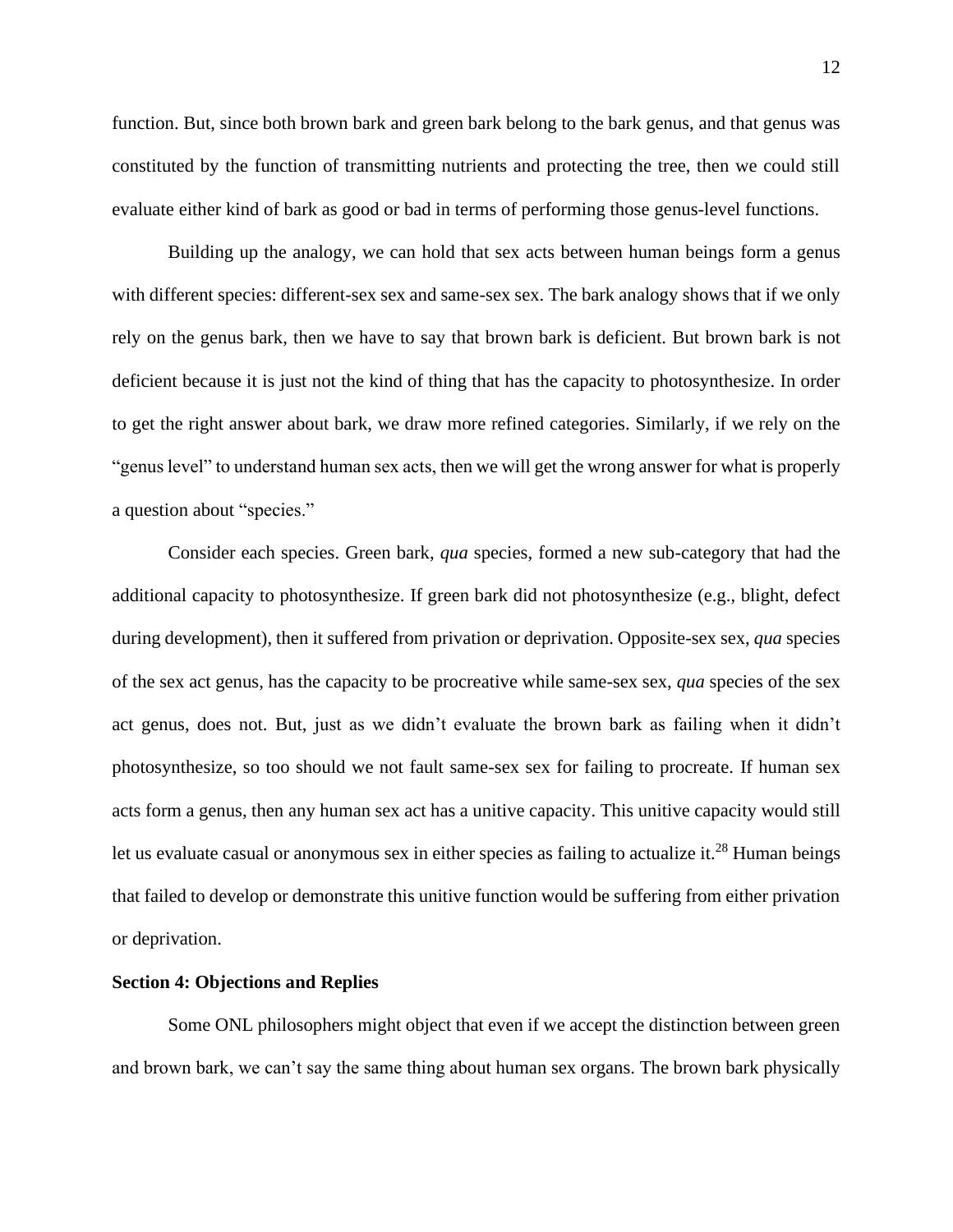can't photosynthesize, but adult human sex organs can physically beget or conceive. Their unitive capacity notwithstanding, the deprivation still obtains. I will develop two responses that meet this objection. Call the first "The Local Function Response" and the second "The Limited Function Response." I will go on to show in Section 5 how these responses also provide resources to address NNL concerns about dis-integration and unitive reasons to have sex.

## **Section 4.1: The Local Function Response**

As we have seen so far, we understand local functions in terms of how they work in service of the whole. In Section One, we discussed how essences organize and order an organism's various local functions according to a unifying principle that is unique to that organism with respect to the kind of organism it is. That principle also explains that unity as a constitutive feature of belonging to a specific category or sub-category. In the case of bark, we don't just look at the ability to transmit nutrients or photosynthesize, we have to understand how a function works toward helping the whole tree depending on the kind of tree that it is.

In Section Two we saw that there were a few different ways that ONL philosophers explained the unitive goods of sex. One commonality, however, was that generative acts enabled people to experience a range of unitive goods (e.g., companionship, closeness, friendship, intimacy). But the unitive goods of sex also have to depend on another psychological capacity to process those experiences as unitive goods. If this unitive capacity enables someone to experience the unitive goods of sex, and people experience those goods only when they have generative-type sex, then the unitive goods depend on people participating in generative-type acts, rather than a particular historically anchored subjectivity. This unitive capacity further helps explain why people participate in generative-type acts in the first place: in order to desire participating in those acts, someone also has to desire the bodies that make those acts possible. If this unitive capacity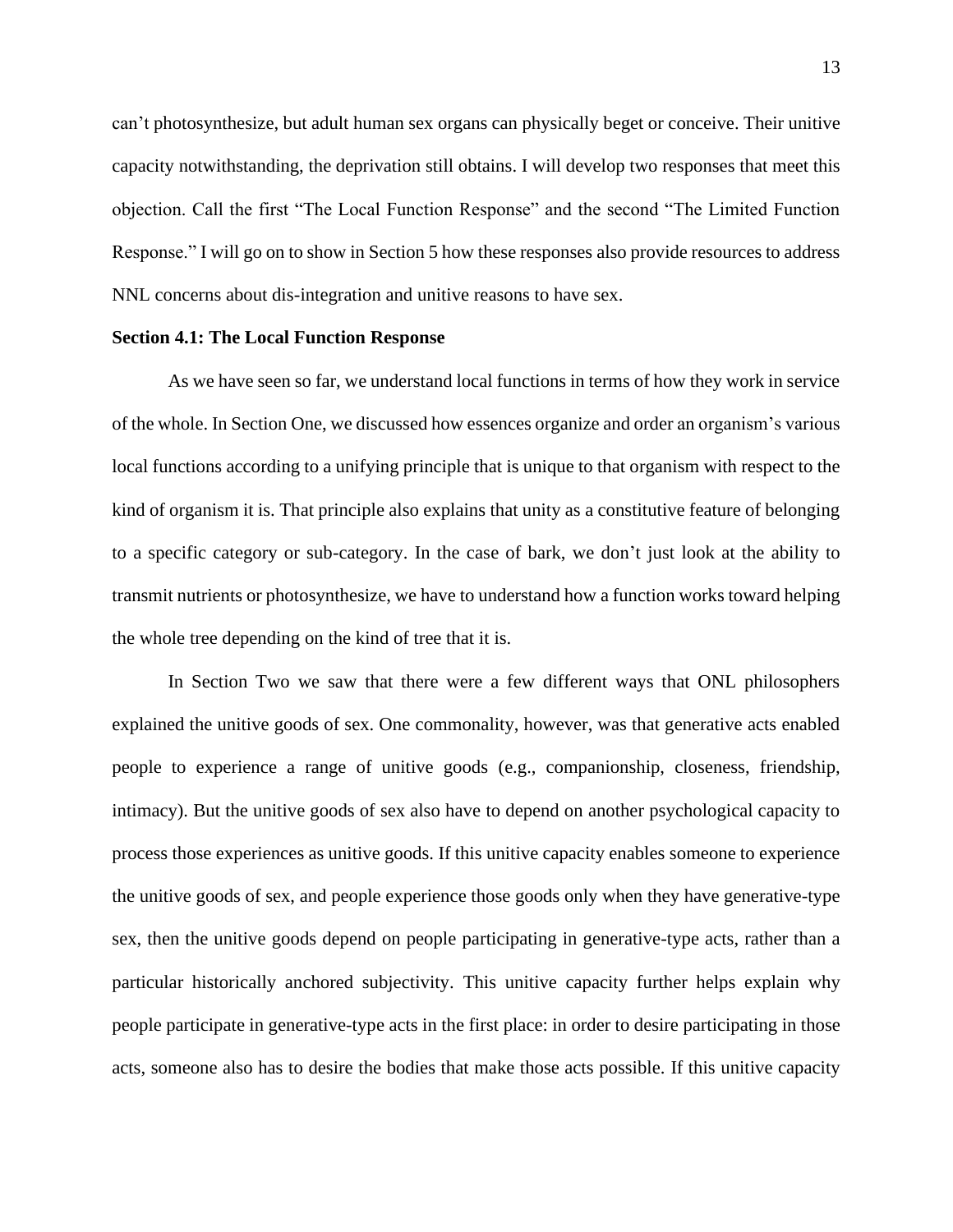orders the local reproductive functions of sex organs toward a shared conjugal end, and it also evaluates sexual acts in terms of unitive goods, then it outranks the procreative function of sex organs by directing them toward a unitive end.

Part of what it means to have unitive desires toward people of the same sex is to preclude this reproductive capacity. But, if the unitive capacity is what constitutes the new sub-categories of human sex acts, and constitutive principles take priority over the local functions of other organs, then we have to look at how the local function of sex organs work toward the end of the constitutive principle. If the capacity to form unitive bonds with people of the same sex both constitutes the new category and, as a unitive capacity, takes precedence over the local function of sex organs, then the issue is not whether sex organs themselves (fail to) function in terms of privation or deprivation,<sup>29</sup> but whether the function of those sex organs fulfill the larger unitive capacity.

The ONL objection was that, unitive capacity notwithstanding, sex organs could still beget or conceive. But this objection only looks at the local function of sex organs in isolation, rather than how those organs work toward what unifies the whole organism. In this case, we look at how the functions of sex organs work towards the end of the unitive capacity. I am not claiming that this unitive capacity defines what it means to be a human being. Rather, if we accept the argument from analogy, we can then divide human sexuality up into different (sub)categories, where we can use the genus-level unitive capacity as a way to constitute and consequentially organize those (sub)categories. The ONL objection fails because it either focuses on the local function of sex organs in isolation, or, because it promotes the local function of those sex organs over the unitive capacity.

If we focus on the local function of sex organs in isolation, instead of how they contribute to the whole, then we have to revise how we understand functions and wholes. Alternatively, if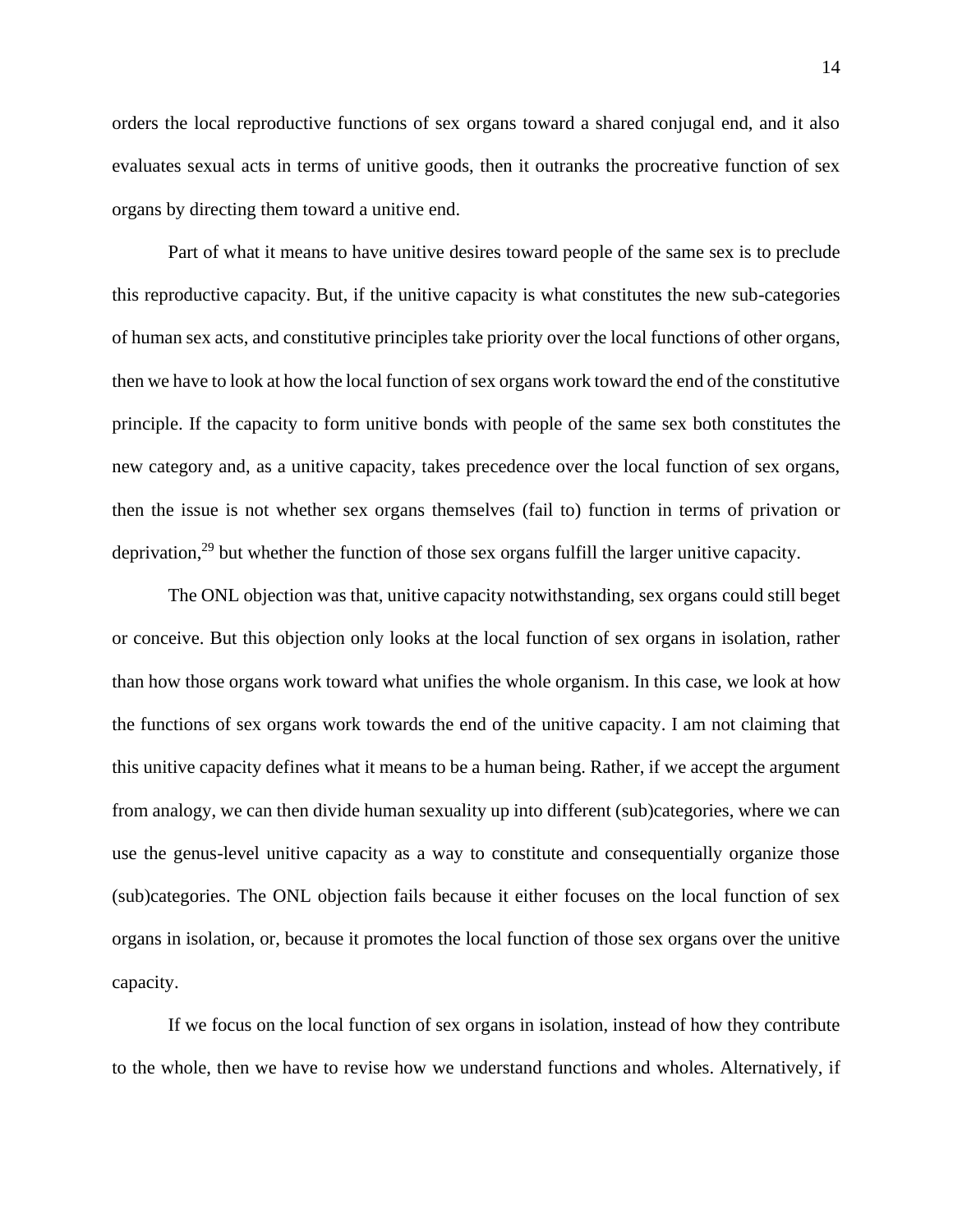the local functions of sex organs do outrank the unitive capacity, then ONL philosophers have to readjust the moral value of sex that is procreative, but not unitive: it may be less *fulfilling* than sex that was both procreative and unitive, but it would not itself be an undesirable end. If, however, we accept the argument from analogy, we could conclude that while every human sex act has a unitive capacity, there are different categories that reorganize how we understand the functions of sex organs in relation to that unitive capacity.

## **Section 4.2: The Limited Function Response**

The "limited function response" starts with a new argument from analogy. The function of a wing is to fly. Baby eagles or crows do not suffer from privation or deprivation because they will grow into an animal that is capable of flight. But if adult eagles or crows have a defective wing or injure it, then they suffer from privation or deprivation. Ostriches and emus, however, are both birds and both have wings, but neither can fly. Neither ostriches nor emus suffer from privation or deprivation from being unable to fly because they are not the kind of bird that is capable of flight, even though they are the kind of animal that can have wings. If we talk about wings without qualifying which kinds of birds we are talking about, then we are looking at the "wrong level" for the function; the genus instead of the species. If we talk about wings as a genus, then we can say that, on the genus level, wings have a stabilizing or courtship function. This genus-level trait means that ostrich- and emu-wings are not homonymous wings because they have a stabilizing function. If we divide wings into species, then we can more accurately talk about the respective function of a wing for each kind of bird, (e.g. flying birds, non-flying birds).

So far, we have just paraphrased the same argument about green and brown bark in terms of wings. But we can now identify a third species, between birds that can fly and birds that cannot, that we could not before. Some birds can fly, but not very far. Chickens use their wings for stability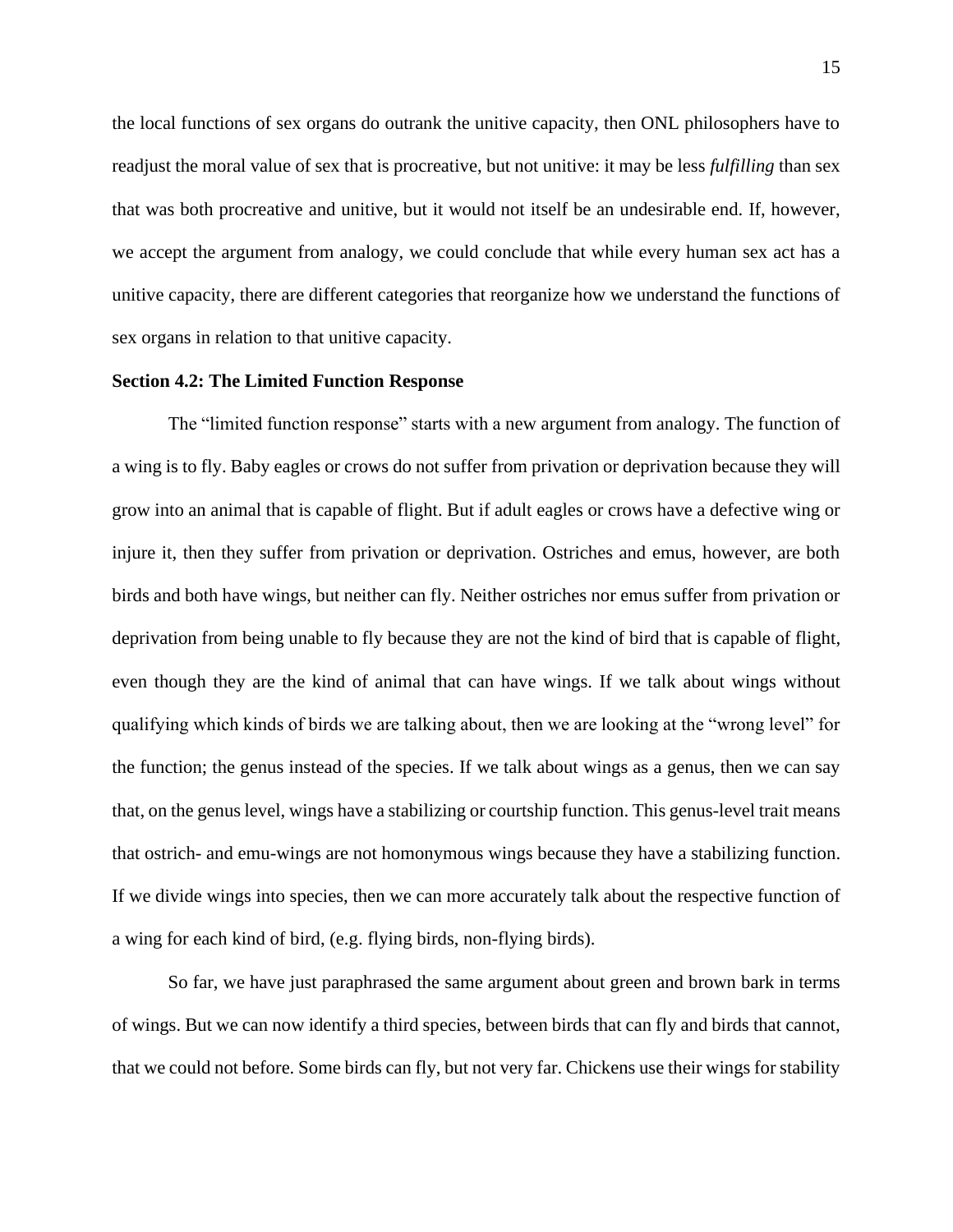and for flight, but they can only go about forty feet—not because their wings are underdeveloped or defective, but because wings, for chickens, are only supposed to sustain the shorter and limited kind of flight. So, chickens, in comparison to other flighted birds, can fly, but to a lesser extent. The "chicken" sub-category reorganizes the function of a flighted wing toward a different, though related, end (i.e. short distance flight). Figure 2 diagrams the new classification.<sup>30</sup>

The new analogy is that sex organs in individuals with a same-sex unitive capacity can still physically procreate, but exercise this function in a circumscribed way. The organizing principle of the category (i.e., the same-sex unitive capacity), directs the function of sex organs in a different way than the organizing principle of a different category (i.e., the opposite-sex unitive capacity). The physical ability to reproduce is constrained by the organizing principle of a category, but can still be realized, (e.g. IVF). So, just as the chicken wing was not hindered by any developmental problems or by any scarring accident, so too is the physical ability to reproduce in people with a same-sex unitive capacity not diminished by any developmental or traumatic issue.

This difference is neither a shortcoming for people who engage in same-sex sex nor some other kind of failure to perform what people who engage in opposite-sex sex can do in the same way that a chicken is not failing to fly the same distances that an eagle or crow is. If chickens do not suffer from privation or deprivation because they cannot fly as far as the other kinds of flighted birds, then we can conclude that people with a same-sex unitive capacity are not suffering from privation or deprivation because they cannot reproduce in the same way that people with an opposite-sex unitive capacity can. Just as each species of wing relied on a different organizing principle to explain the local functions of those kinds of wings, so too can we say that the unitive capacity for same-sex sex and different-sex sex provides different organizing principles for understanding the local functions of sex organs.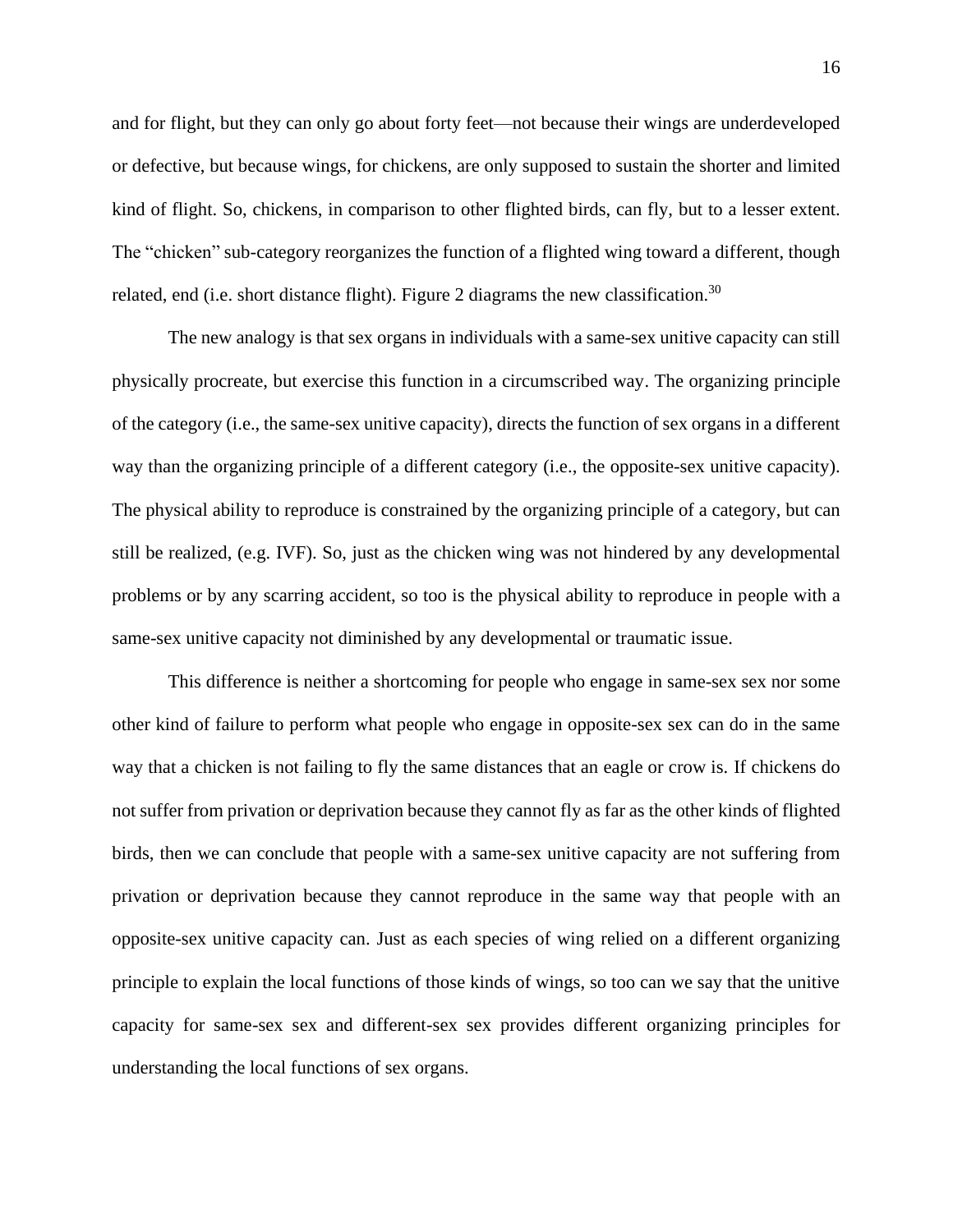As I mentioned in the Introduction, the line of argument I developed in Sections Three and Four about a distinct unitive capacity are internal to ONL. I also mentioned that while ONL and NNL philosophers both morally condemned same-sex sex because it was incapable of reproduction, they each provided a distinct set of reasons. I want to spend the next section showing how my conclusions about a unitive capacity in ONL can add to some of the ameliorative endeavors within NNL as well as addressing NNL concerns about unitive reasons to have sex.

### **Section 5: NNL and Sexual Ethics**

I want to start by first describing some prominent NNL theories that argue same-sex sex is immoral before turning to some recent NNL arguments that shift away from this condemnation. I then show how my arguments about a distinct unitive capacity adds to these ameliorative efforts and responds to NNL concerns about same-sex sex failing to actualize marital goods from sex.

NNL philosophers have developed a robust account of well-being that is based on practical reason. This emphasis on practical reason undercuts metaphysical explanations of how essentially prescribed functions contribute to our well-being.<sup>31</sup>John Finnis, for example, denies that we can infer moral conclusions "from metaphysical propositions about human nature or about the nature of good and evil, or about 'the function of a human being.'"<sup>32</sup> Instead, Finnis maintains that there are basic goods that promote human flourishing. All told, Finnis lists life, knowledge, play, aesthetic experience, friendship, practical reasonableness, and religion as an exhaustive set of basic goods that promote human flourishing.<sup>33</sup> These goods are basic in the sense that they do not need further justification: they are self-evidently good to "anyone of the age of reason."<sup>34</sup> Finns adds that basic goods are radically plural: we cannot derive one basic good from another, nor is there any hierarchical importance ranking the pursuit of one over the others.<sup>35</sup> Basic goods disclose "a horizon of attractive possibilities for us," and we use practical reasonableness (itself a basic good)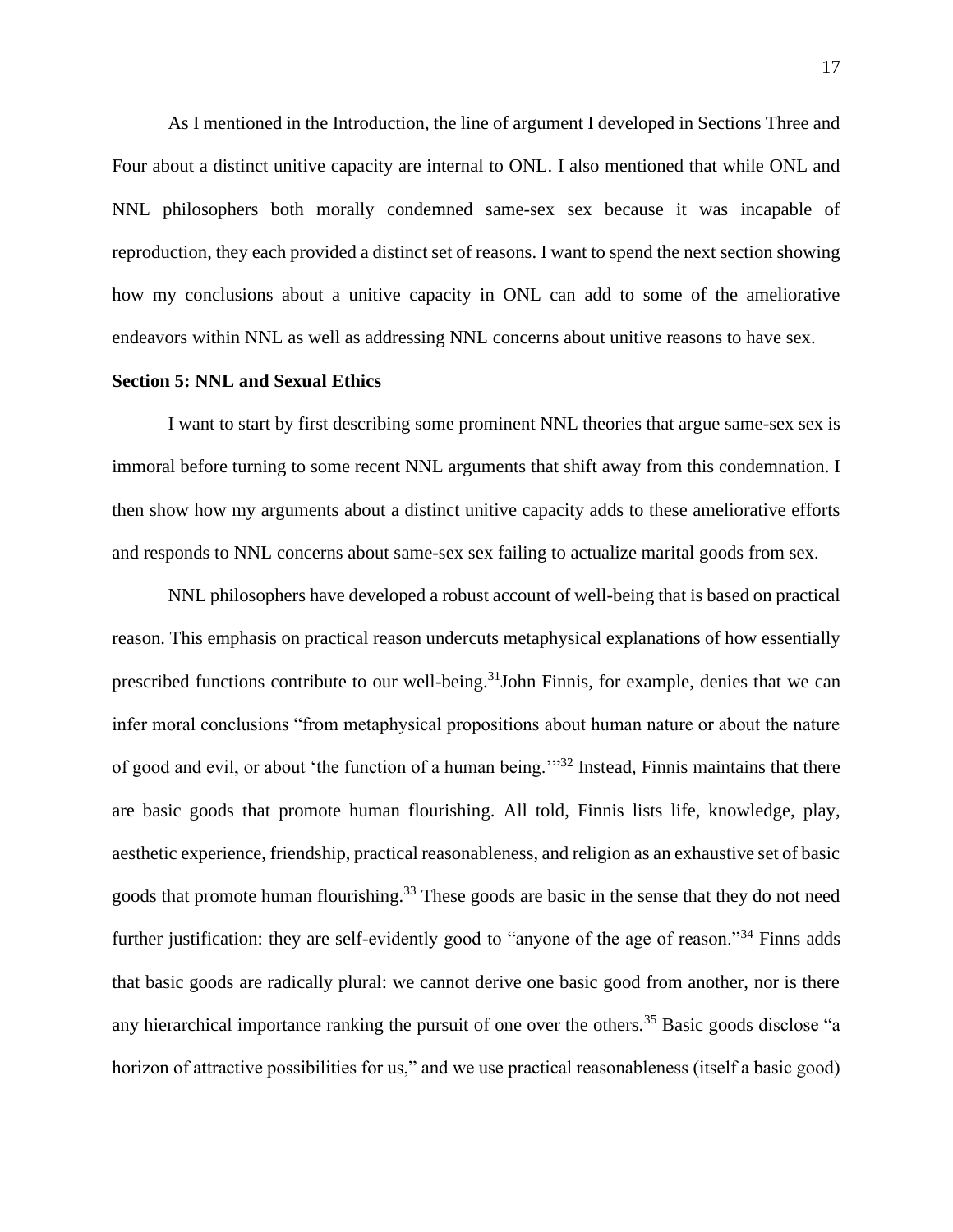to pursue and balance them in our life projects.<sup>36</sup> Our well-being depends on which basic goods we include in our life and how we incorporate them.

Curiously, Finnis initially omitted marriage as a basic good.<sup>37</sup> Acknowledging his oversight later on, Finnis explains that marriage uniquely contributes to our well-being by institutionalizing a "two-sided good" of deep friendship and openness to procreation.<sup>38</sup> Marriage, like the basic good of friendship, enables a wide array of open-ended mutual commitments between people. Unlike friendship, however, marriage expresses a sexual good when both people are open to procreation. People do not have to intend to procreate in order to have sex, but Finnis' point is that this mutual openness to procreation actualizes a common good, namely marital sex, that unifies two people in a shared marital act. Without this mutual openness to procreation, couples are not having marital sex, even if they are married. Spouses who have sex solely for pleasure, health, or "*solely* as a relief from temptations to masturbation or extra-marital sex" are not acting on marital reasons for sex and so cannot be experiencing the basic good of marriage.<sup>39</sup>

Finnis uses this line of argument to claim that same-sex sex cannot ever be marital. Since same-sex sex precludes this procreative possibility, those involved will fail to meet a necessary condition for marital sex, regardless of their other mutual commitments to each other. The issue for Finnis is not just that same-sex sex fails to realize the common marital good of procreation. In being unable to be open to procreation, people can only act on reasons for themselves as an individual, rather than a unified couple. Finnis concludes that these individual reasons are morally damaging because people regard their "sexual capacities, organs, and acts as instruments for gratifying the individual 'self' who has them."<sup>40</sup> This moral damage aside, Finnis does not think we should criminalize non-marital sexual acts, but he does warn that recognizing same-sex unions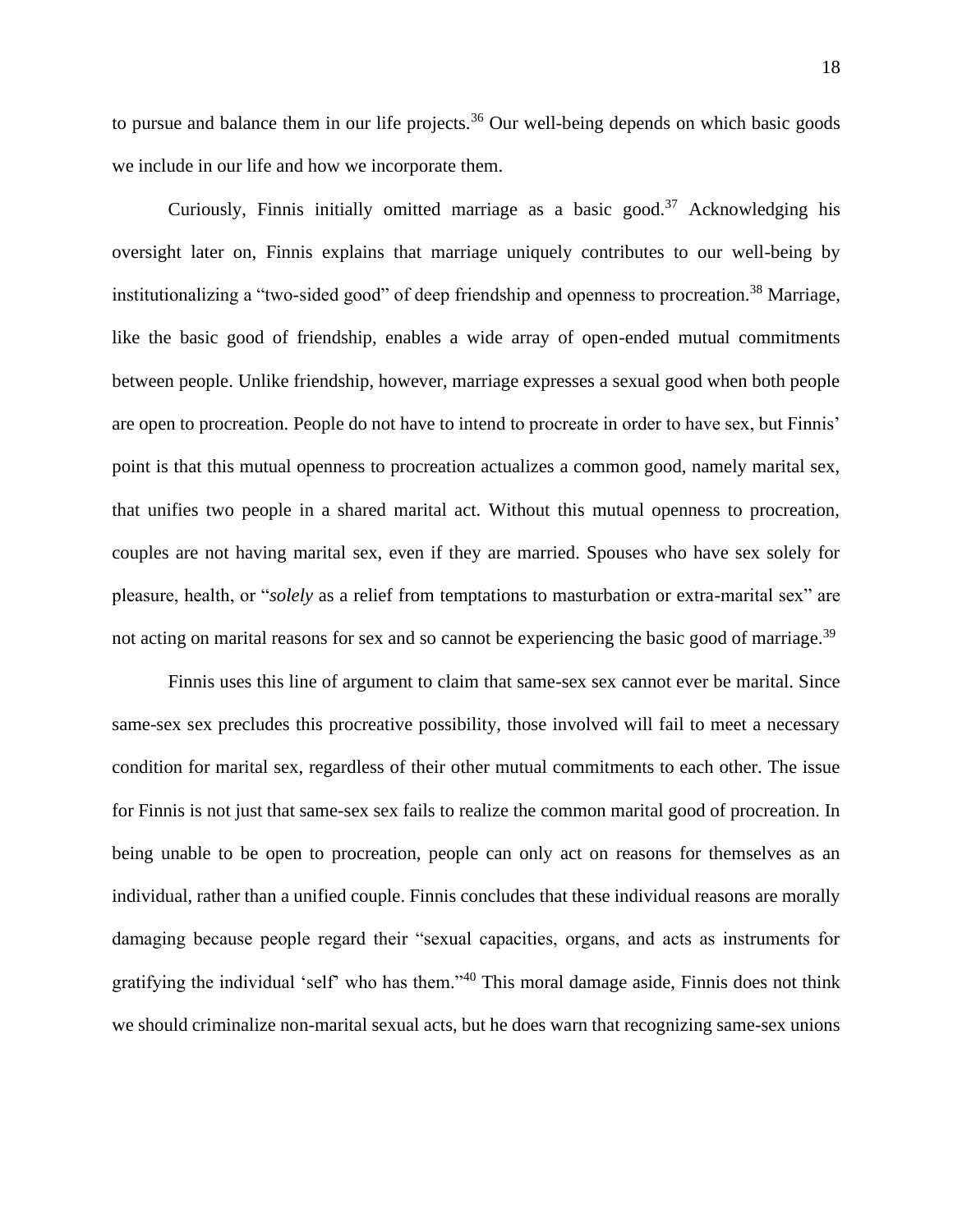as morally or politically equivalent to opposite-sex unions damages society because it institutionalizes non-marital sexual norms.

Collaborating with Patrick Lee and Gerard Bradley, Robert George has echoed much of what Finnis says about marriage and the moral harms of non-marital sex. George *et al.* elaborate that we are compound beings with biological, emotional, and rational components. Marital sex is intrinsically good because it instantiates a multi-leveled unity between spouses. This unique unity presupposes that each spouse "respects the integration of the person as bodily with the person as intentional agent."<sup>41</sup> When spouses have sex as "potential father and mother" they participate in a procreative act that unifies them as "one organism" because they have integrated their emotional, rational, and biological components, which "extends the present unity of the spouses indefinitely into the future."<sup>42</sup> But procreation is not the point of marital sex. Treating sex as a means to procreation makes sex an instrumental good, rather than an intrinsic good, of marriage. In this respect, "spouses rightly hope for and welcome children, not as 'products' they 'make,' but as gifts, which, if all goes well, supervene on their acts of marital union."<sup>43</sup> Therefore, it does not matter if spouses ever actually produce children because what makes marital sex a basic good is that it actualizes the multilevel unity between spouses.

This concern about instrumental integration undergirds other moral conclusions about sex. George *et al.* aver that when couples, even married couples, have sex solely for pleasure, they are dis-integrating themselves because they are instrumentalizing their bodily component. People who engage in anal sex, oral sex, or mutual masturbation, "do not unite biologically; they do not become the subject of a single act" and "although each person may experience pleasure, they experience pleasure as an individual, not as a unit."<sup>44</sup> Dis-integrating our biological component from sexual acts is morally damaging because we treat our body or someone else's body as a mere instrument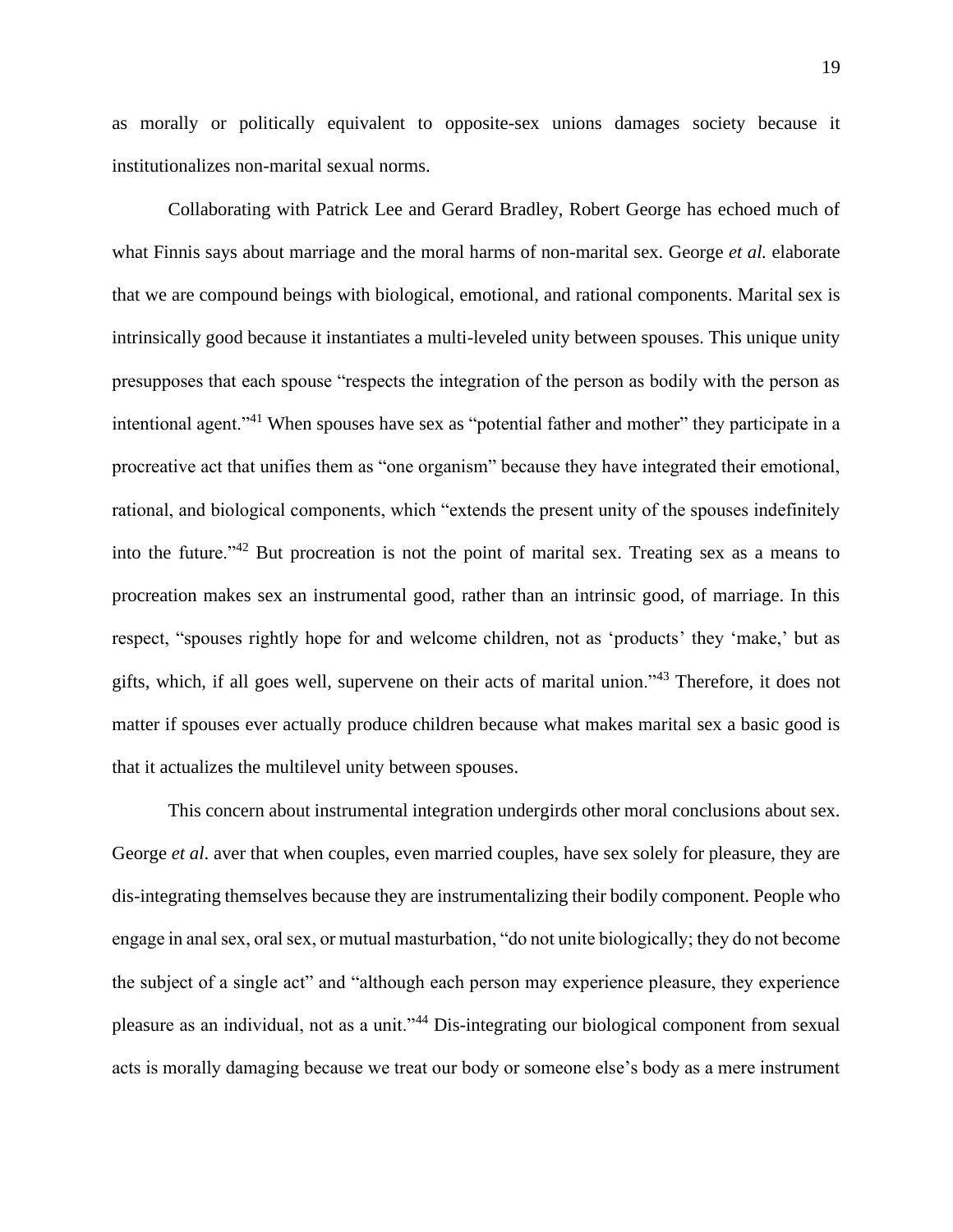for pleasure. Since same-sex sex precludes this biological unity, it always treats someone's body as an instrument for pleasure, regardless of what else is going on emotionally or rationally.

It's hard to overstate Finnis' influence on NNL. Jonathan Crowe rightfully complains that while recent work in NNL is diverging from the initial positions Finnis staked out, those outside of NNL presume that it is synonymous with Finnis' arguments, especially about sexual matters.<sup>45</sup> While Crowe extensively surveys contemporary developments within NNL, I'll focus on just two emerging ameliorative trends that concern same-sex sex.

First, NNL philosophers, like Sherif Girgis and Ryan Anderson, are shifting the discussion away from morally evaluating sexual acts between individuals to how NNL structures the public sphere. Coauthoring work with George, Girgis and Anderson focus on the evaluative political conclusion that marriage is a basic good.<sup>46</sup> This conclusion about marriage being a political good does lead Girgis, Anderson, and George to the moral-political discussion about what kinds of civil institutions societies should (not) have, but they refrain from discussing the moral permissibility of sexual actions between individuals.<sup>47</sup> Further, Anderson and Girgis' more recent work, debating John Corvino over the role of religious and conscientious objections in law or the market, stresses how NNL should shape the public sphere while saying little about which sexual acts are disintegrating.<sup>48</sup> This argumentative pivot, concentrating on NNL in the public sphere instead of both the public sphere *and* the private sphere, still has damaging implications for people who engage in same-sex sex,<sup>49</sup> but it does suggest a (slight) ameliorative difference in how the next generation, even those closely allied to Finnis and George, interpret NNL.<sup>50</sup>

Second, other NNL philosophers are developing more directly ameliorative alternatives. Gary Chartier emphasizes how we phenomenologically form commitments with other people. Romantic commitments require an "ethic of tenderness" to open ourselves up to someone else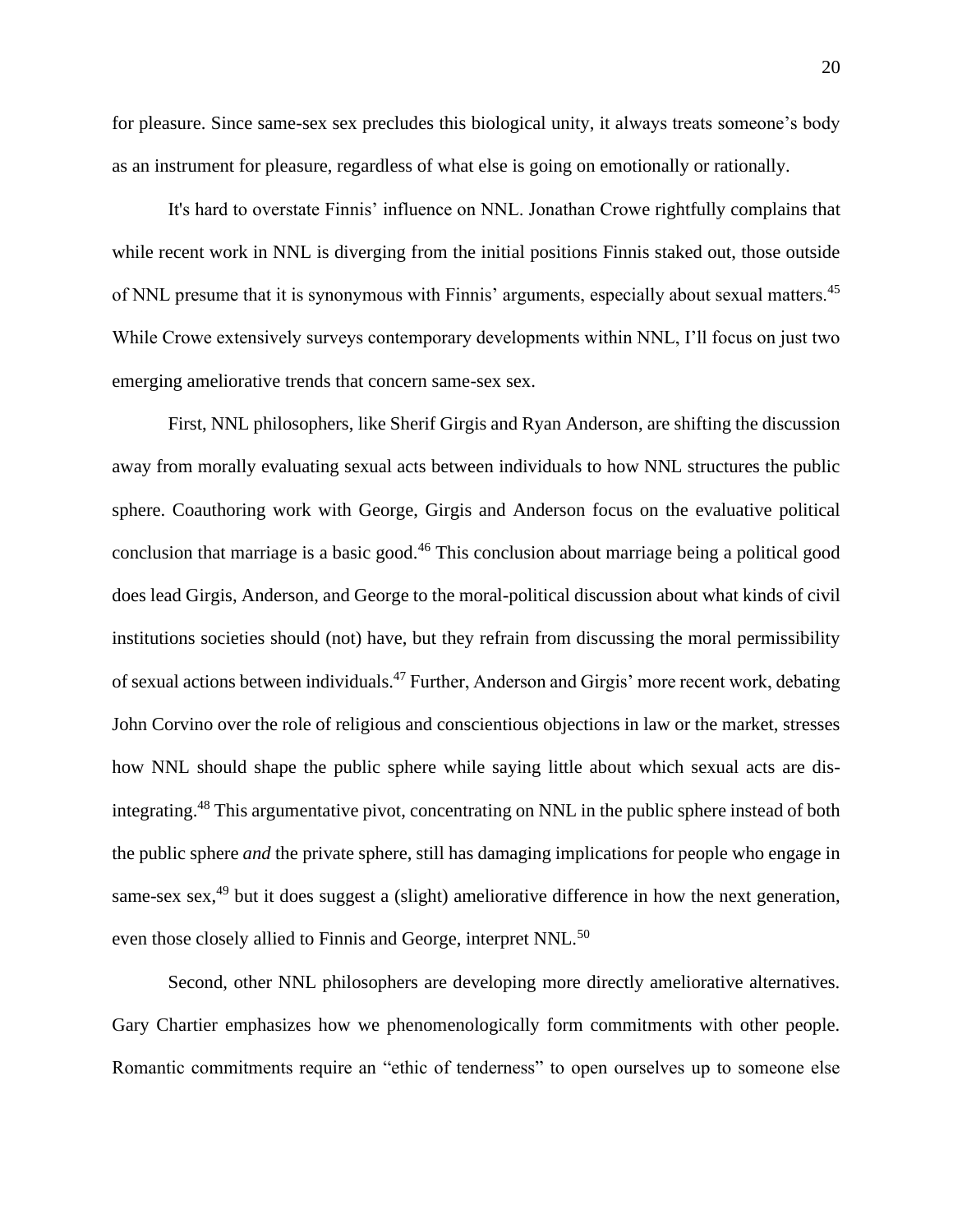while making sure that the other person feels comfortable enough to open themselves up to us too.<sup>51</sup> This intimacy is interactive and dynamic because we uniquely express mutual care and desire for each other by gradually intermingling our lives over time. Sharing activities, interests, and a life together gradually forms a unified "we" without erasing either individual. Marriage, as a basic good, makes this unity more durable by creating an affirming context for sexual intimacy. While sex enhances marital unity by opening individuals up to each other in a special way, Chartier clarifies that we do not need to think that "sex is an inescapable element of marital life" because "one can love without sex and so one can marry without sex."<sup>52</sup> Couples that enact this ethic of tenderness realize the basic good of marital unity because they have developed a special kind of intimacy between them.

Now, even though Finnis denies that we need a robust metaphysical theory of human nature, he acknowledges that basic goods are "good for human beings with the nature they have."<sup>53</sup> Crowe expands this point by detailing how our dispositions to identify and pursue basic goods is influenced by our biology and our social environment. Focusing on how structural changes in society track the evolution of basic goods, Crowe contrasts the basic good of friendship in the Stone Age with friendship today. The material conditions in Stone Age cultures restricted friendship to close relationships and familial or tribal loyalty, while more plentiful and digital resources today enable more extended or far-flung notions of community.<sup>54</sup>

The metaphysical arguments I developed to address issues in ONL parallel Crowe's point about the relationship between social conditions and basic goods. Just as different social conditions modulate our normative inclinations to pursue basic goods, so too do different unitive capacities attune people to pursue basic goods based on the facts about them. Think about Chartier's ethic of tenderness: sexual acts can provide a special kind of moral value because they open us up to each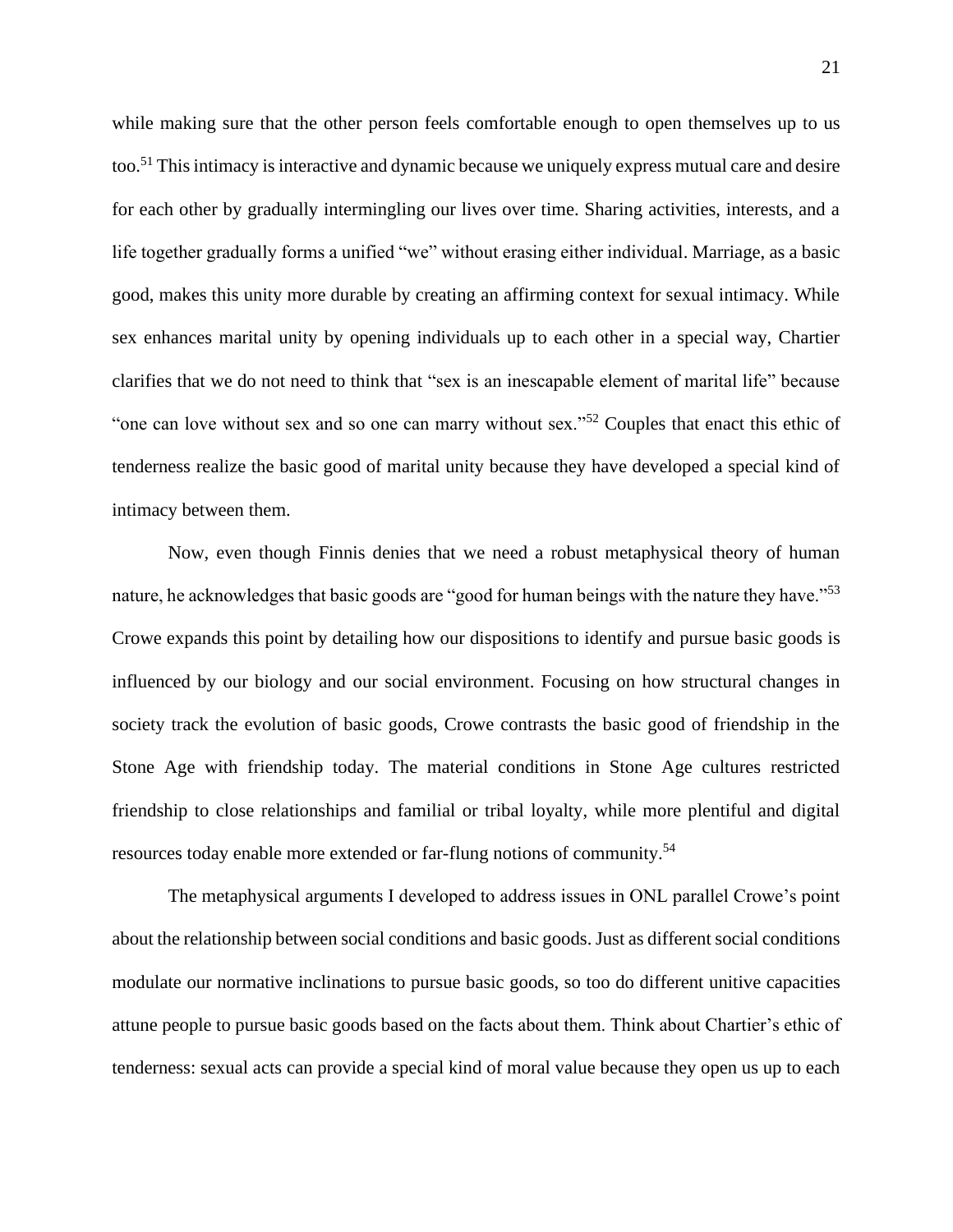other in a uniquely unitive way. If a same-sex unitive capacity is what enables people to experience those unitive goods, then they have a moral reason to pursue unitive sex.

Joshua Goldstein reframes the basic good of marriage in terms of the basic good of friendship and a robust conception of committing to self-constituting projects that are "foundational to moral selfhood" because they make use of the basic goods.<sup>55</sup> Self-constituting projects can be opened-ended and involve mutual commitments, realizing what Finnis calls friendship "in the full sense" by actualizing a common good that stands above each individual.<sup>56</sup> The joint-commitment to pursue that common good together means that neither individual is using the other as a mere means for self-gratification because the joint-commitment is part of the selfconstituting project. Although Goldstein acknowledges that same-sex marital sex imperfectly actualizes our biological component, he points out that the marital reasons for sex would still actualize and surpass the biological imperfection.

We can leverage the metaphysical conclusions about our unitive capacity to address NNL concerns about dis-integration. George *et al*. argue that marital sex is good because it actualizes a multi-leveled unity by fully integrating a person's biological, emotional, and rational components in reproductive-type acts. But, if the arguments from analogy hold, then we can appeal to different principles of unity that enable people to integrate the various components based on their respective unitive capacity. If this unitive capacity organizes and orders the subordinate capacities of an organism, then we can bolster Goldstein's thesis about same-sex sex actualizing a common good of marriage without having to concede that same-sex sex is biologically imperfect. If, as The Limited Function Response shows, chickens are not any worse off with short-flighted wings, then neither would there be any biological imperfection in same-sex sex that was aiming at the unitive common good of marriage.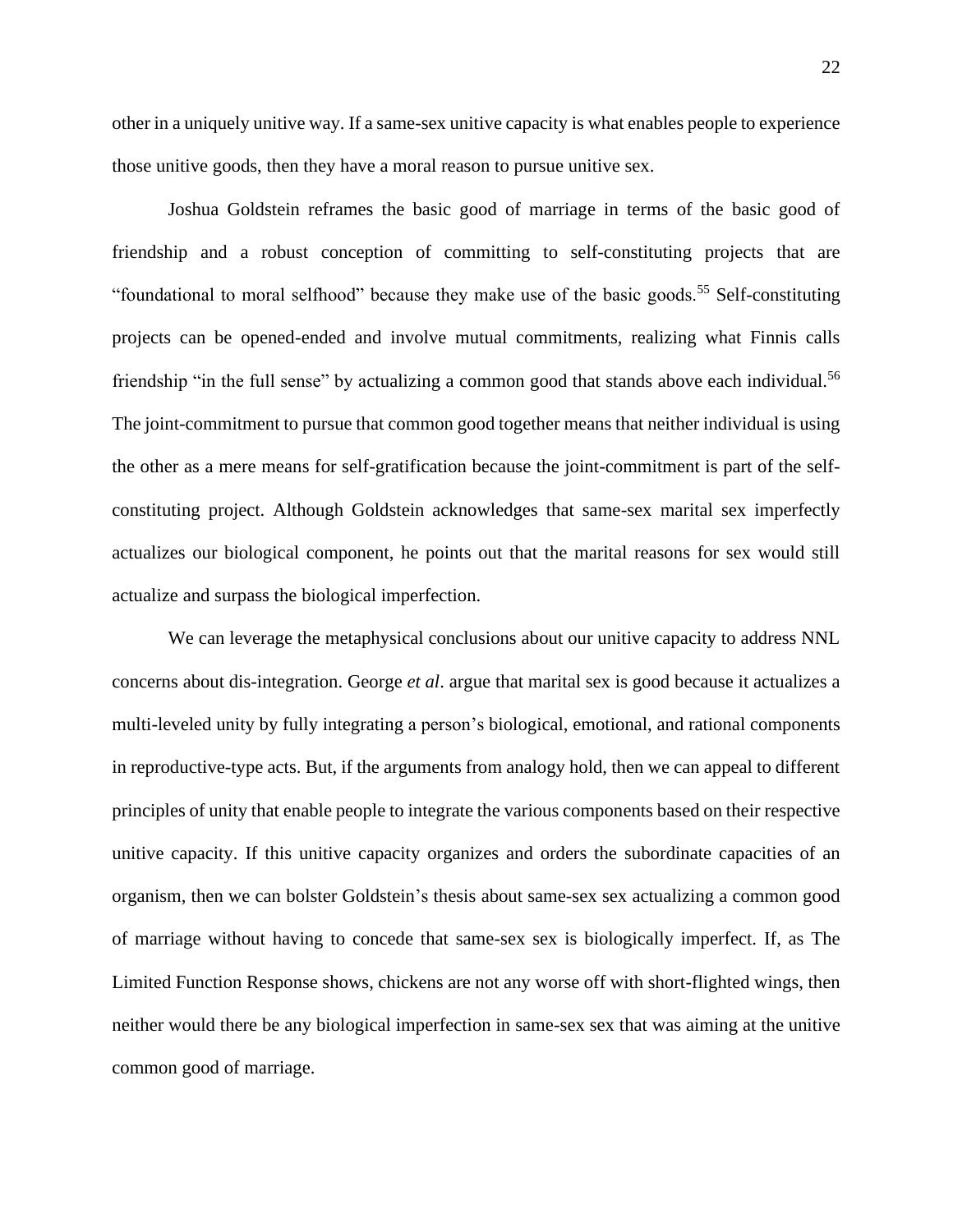# **Conclusion**

ONL philosophers are not forced to adopt my conclusion. Categories, for Aristotle, are holistic and normalize salient properties. Even if some members of the category do not possess the salient property, we can still use the essential capacity to possess that property to evaluate the members without that property (e.g. privation, deprivation). With respect to the previous analogies, ONL philosophers could say that using *palo verde* bark's capacity to photosynthesize as an exemplar property to evaluate other bark would result in a skewed account of what bark is. Instead, we focus on the constitutive properties of bark (e.g. protects a tree, transmits nutrients), and note that *palo verde* bark is an exception, not the rule. Similarly, if we wanted to teach someone what a wing was, we wouldn't start with an ostrich's wings because they aren't instructive of what wings normally do. Equally so, while a chicken can demonstrate a wing's function (e.g., flight), it is not a good example because other kinds of wings perform the function better. If we re-draw the categories to account for the specifics of same-sex and opposite-sex sex, ONL philosophers could say that we are missing out on the broader category of procreative capacities. This response does not refute my internal argument so much as it shows that the ONL Consensus is still an option.

I'd like to respond with three closing points. First, even if the ONL Consensus is still viable, ONL philosophers have to give an additional reason for it, rather than the alternative I've developed. If the arguments from analogy hold, then all of the moral arguments about oppositesex sex still apply because the unitive capacity plays a constitutive role in evaluating human sex acts. Given that the same unitive principle would apply in a similar way to same-sex sex, it isn't clear what ONL philosophers would lose on my account aside from the moral condemnation of same-sex sex.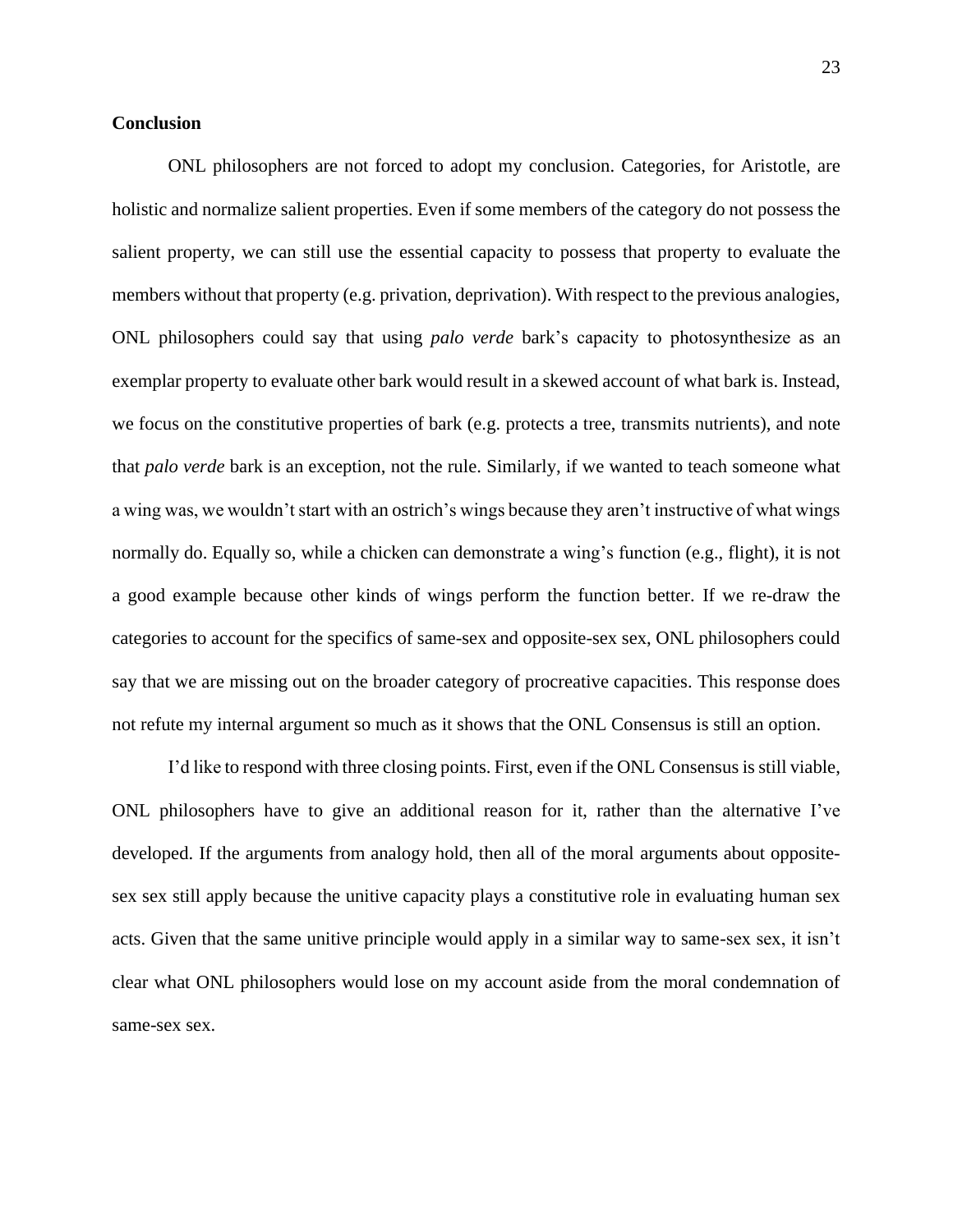Second, ONL philosophers might find my terminology objectionable. Claiming that different unitive capacities correspond to different species suggests that people with one unitive capacity are not just distinct from people with another, but are an entirely separate species. But "species" is just a categorizing term. We could, *salva veritate*, run the same arguments by replacing "genus" with "category" and "species" with "sub-category."

Third, there are several issues about sexuality and gender that I have not addressed. If ONL frames sexual development normatively, then it seems that asexuality would indicate deprivation. Even if my arguments about same-sex sex are correct, I haven't said anything about how we should include bisexuality or gender fluidity. These are limitations. My goal was not to resolve every issue about sexuality within ONL, but to rework how we understand and apply the basic principles with respect to same-sex sex. There is more work to be done, but we can extend the strategy I've developed here to include these cases. In order to claim that ONL has a problematic understanding of a category, we have to identify a constitutive feature of what it means to belong to that category. If we can use this constitutive feature to explain what it means to be in one category, X, then we can use those constitutive features to evaluate possession, privation, and deprivation with respect to being an X, rather than being a defective Y.

Briefly, we might say that a constitutive feature of being bisexual is that someone is capable of forming unitive bonds with people of either sex. If that constitutive principle is what makes someone bisexual, rather than a deficient heterosexual, then we can use it as a standard to evaluate how people actualize that unitive capacity. In cases where someone who is bisexual is attracted to someone of the opposite sex, the procreative norms would apply to that relationship. In cases where someone who is bisexual is attracted to someone of the same sex, the other norms I have been advancing here would apply to that relationship.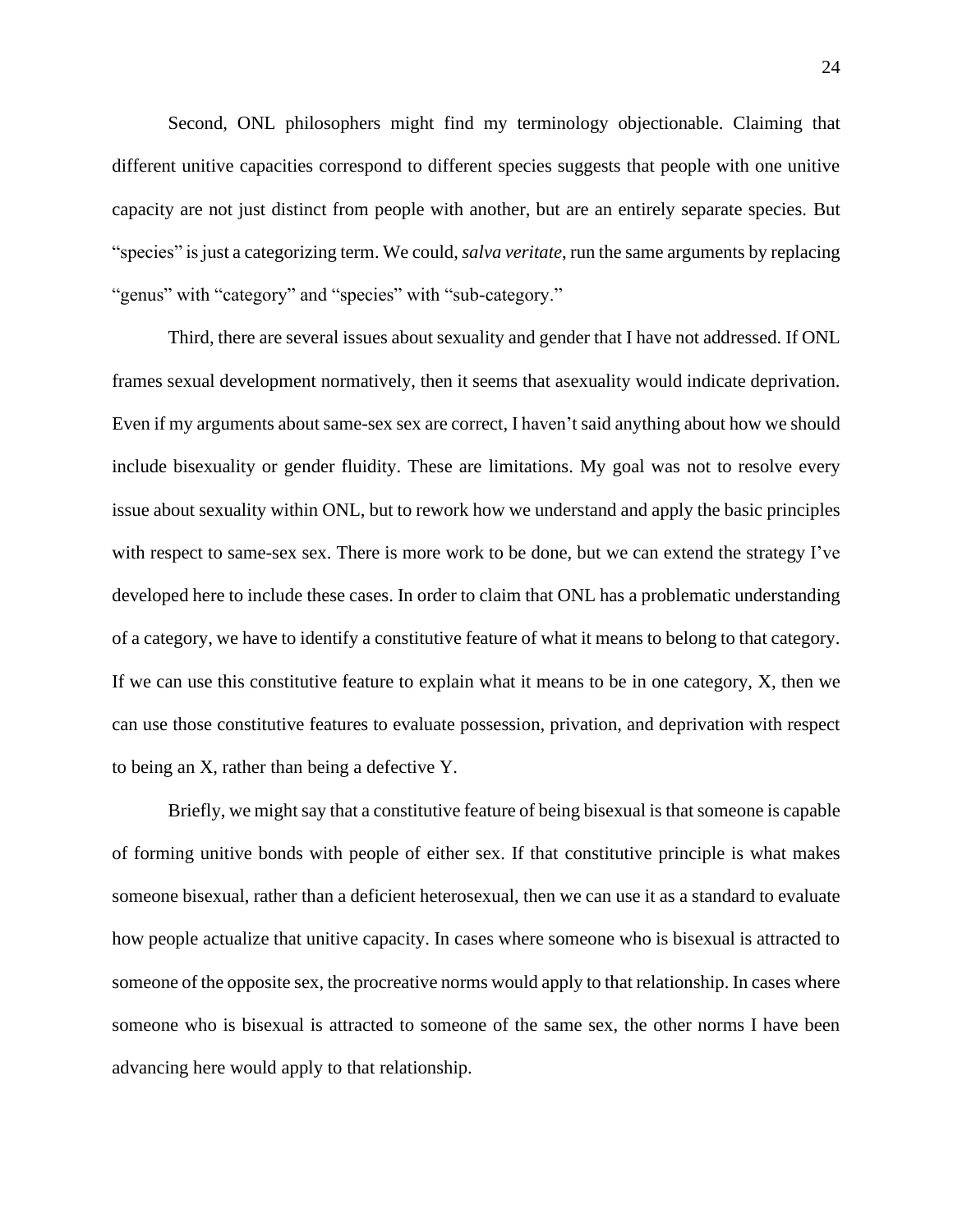I am not claiming that ONL philosophers are necessarily in error by their own lights. My argument does show, however, that distinguishing between possession, privation, and deprivation lets us take on the starting premises of ONL without being committed to condemning same-sex sex.<sup>57</sup>

Kurt Blankschaen Assistant Professor of Philosophy Daemen College [kblanksc@daemen.edu](mailto:kblanksc@daemen.edu)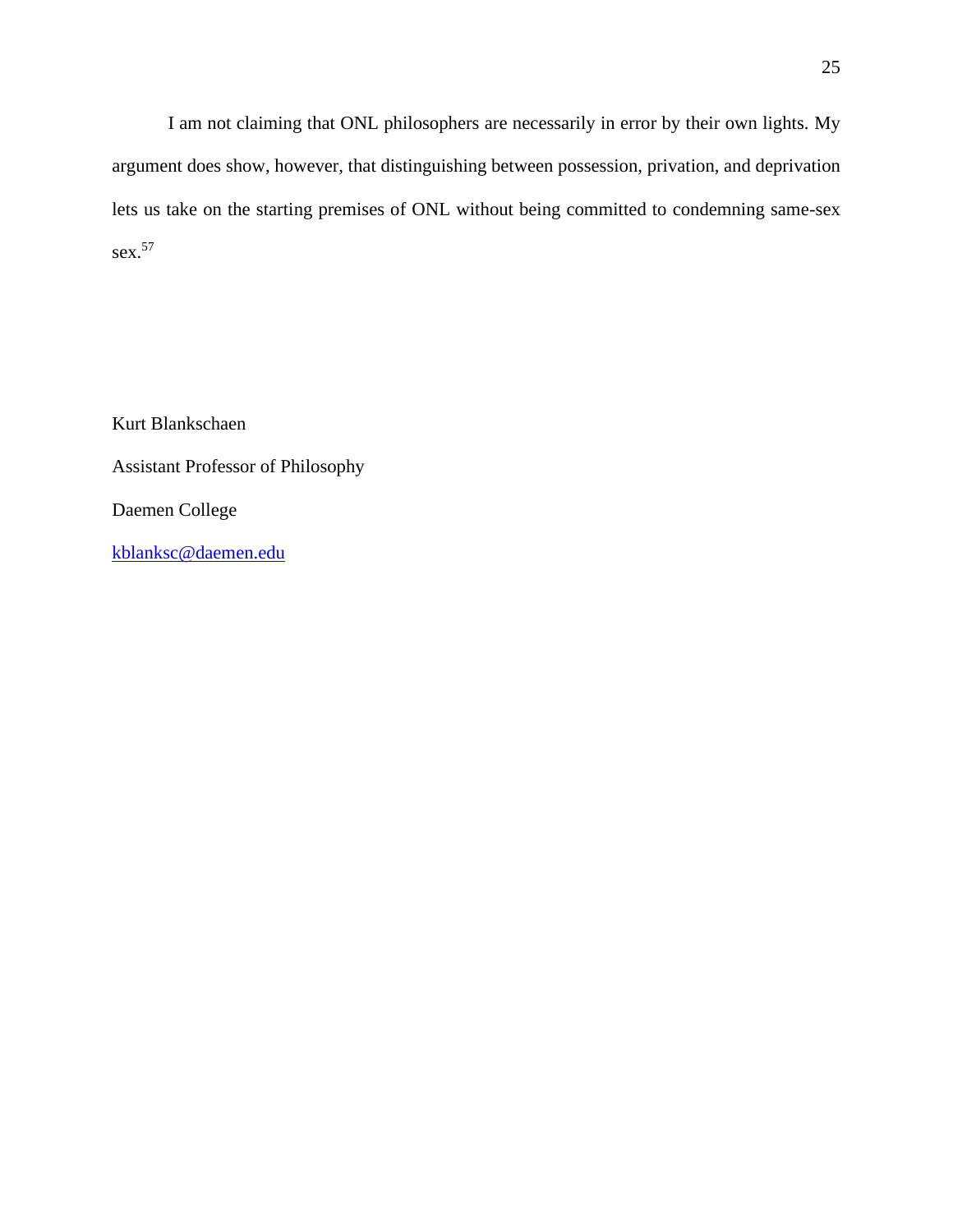# **Notes**

<sup>9</sup> Although Aristotle is often cited as a theoretical touchstone for Natural Law, Michael White points out that Aristotle only briefly discusses Natural Law. White suggests that much of the Natural Law language we attribute to Aristotle is due to Cicero's translations of Aristotle and Cicero's own philosophical contributions on the role of reason in nature, ethics, and law. Taking Aquinas as a conceptual anchor point in the history of Natural Law, P. M. Farrell documents how philosophical developments in jurisprudence supplemented and supplanted Aristotle's legal concepts. This juridical genealogy aside, Farrell is clear (as is White) that Aristotle's metaphysics structure and permeate Aquinas' thought. So, whether or not Aristotle understood himself to be developing a theory of Natural Law, my argument only draws on his metaphysical distinction between possession, privation, and deprivation, and so stands or falls on that distinction showing up in ONL arguments about sexual ethics. P. M. Farrell. "Sources of St. Thomas' Concept of Natural Law." *The Thomist*. *20*(3). (1957). Michael White. *Political Philosophy: A Historical Introduction*. (Oxford: Oxford University Press, 2012).

<sup>10</sup> Aristotle. *Categories*, in J. Barnes (ed.) *The Complete Works of Aristotle: Volume 1.* (Princeton: Princeton University Press, 1984). pp. 3-24. (11b15-13b35).

- <sup>11</sup> David Oderberg. "Essence and Properties." *Erkenntnis*.*75*(1). (2011).
- <sup>12</sup> Oderberg, op. cit. 11. p. 99.
- <sup>13</sup> Oderberg, op. cit. 11. pp. 101-103.

<sup>14</sup> David Oderberg, "The Metaphysical Foundations of Natural Law," in H. Zaborowski (ed.) *Natural Law in Contemporary Society* (Washington, D.C.: Catholic University of America Press, 2010). p. 45.

<sup>15</sup> David Oderberg, "The Metaphysics of Privation," in R. Hüntelmann and J. Hattler (eds.) *New Scholasticism Meets Analytic Philosophy*. (Heusenstamm: Editions Scholasticae, 2014). p. 68.

<sup>16</sup> Figure 1: Chart of Possession, Privation, and Deprivation

<sup>&</sup>lt;sup>1</sup> Anthony Lisska traces an additional, genealogical difference. Contemporary ONL and NNL philosophers each claim to be the true intellectual heirs of Natural Law, vying over interpretations and applications of Aristotle, St. Thomas Aquinas and other historical figures. Anthony Lisska, "Finnis and Veatch on Natural Law in Aristotle and Aquinas." *American Journal of Jurisprudence*. 55 (1991).

<sup>2</sup> Mark Jordan. *The Invention of Sodomy in Christian Theology*. (Chicago: The University of Chicago Press, 1997). John Boswell has offered other historically based arguments, but his genealogical project doesn't challenge the philosophical explanations within ONL. John Boswell. *Same-Sex Unions in Pre-Modern Europe*. (New York: Vintage Books, 1994).

<sup>&</sup>lt;sup>3</sup> Jordan sustains a kitschy chapter-long claim that, from prima donna "Liturgy Queens" to prissy vendettas over chasubles, clerical culture just institutionalizes and ritualizes clerical camp. Mark Jordan. *The Silence of Sodom: Homosexuality in Modern Catholicism*. (Chicago: The University of Chicago Press, 2002).

<sup>4</sup> Alexander Pruss. "Christian Sexual Ethics and Teleological Organicity." *The Thomist*. *64*. (2000).

<sup>5</sup> J. Budziszewski. *Written on the Heart: The Case for Natural Law*. (Westmont: InterVarsity Press, 1997). pp. 69-78. <sup>6</sup> Timothy Hsiao. "A Defense of the Perverted Faculty Argument Against Homosexual Sex." *The Heythrop Journal*. 56.5. (2015).

<sup>7</sup> Edward Feser. "In Defense of the Perverted Faculty Argument," in *Neo-Scholastic Essays* (South Bend: St. Augustine Press, 2015). pp. 378-413.

<sup>8</sup> Sometimes, Halperin explains, these subjectivities (e.g., gay, straight, bisexual) result in a sexual interiority, selfunderstanding, or a durable and life-long configuration of sexual desire or disposition. Other times, these subjectivities were more accurately historically situated forms of life rather than self-understandings (e.g., *kinaidos*, *tribades*). Michel Foucault. *The History of Sexuality: Volume I*. (New York: Vintage, 1978). David Halperin. *How to do the History of Homosexuality*. (Chicago: The University of Chicago Press, 2001). For "essentialist" objections to Halperin and Foucault, see, Richard Mohr. *Gay Ideas: Outing and Other Controversies*. (Boston: Beacon Press, 1992). Raja Halwani. "Essentialism, Social Constructionism, and the History of Homosexuality". *Journal of Homosexuality*. 31.1. (1998).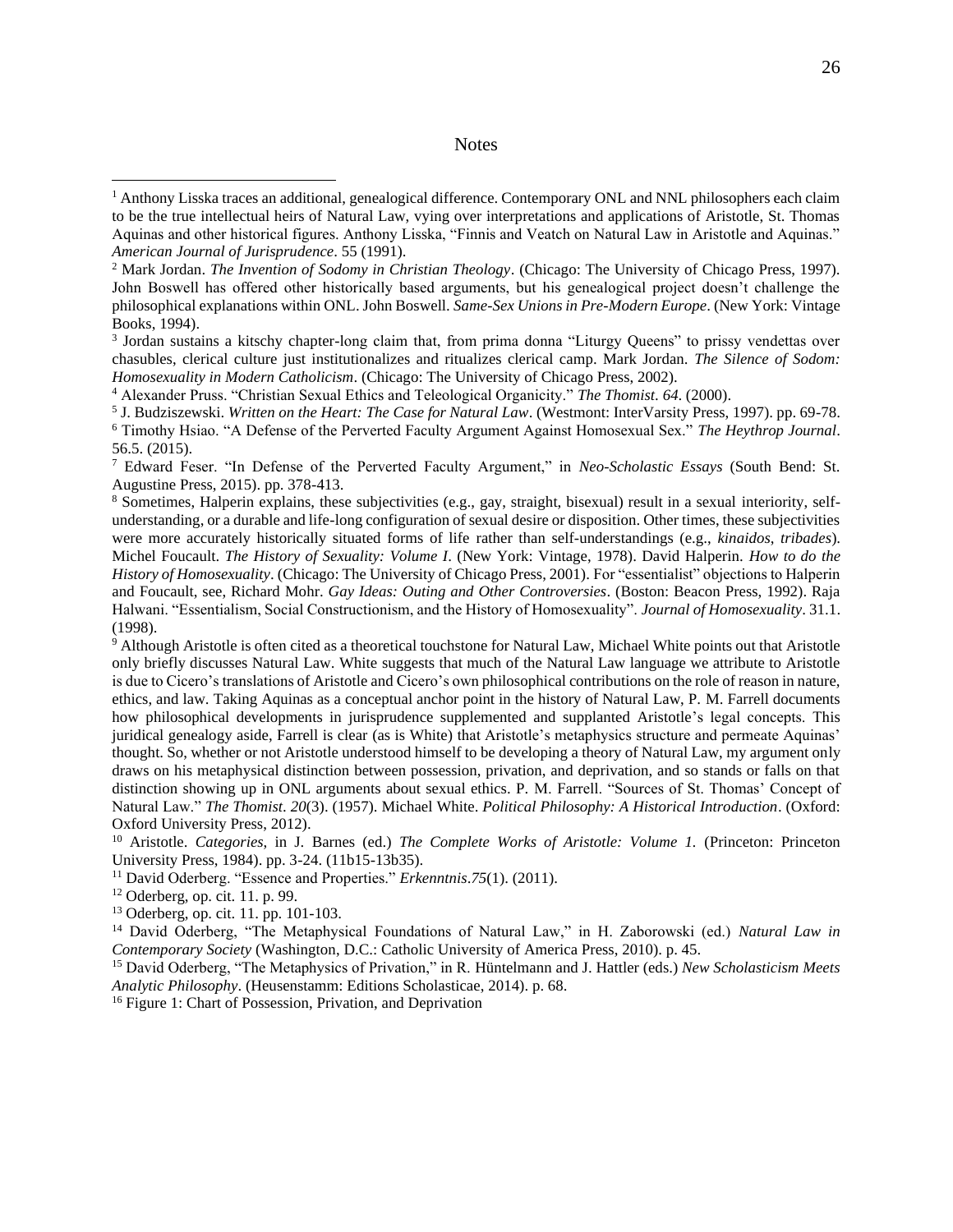

<sup>17</sup> John Haldane, "Families and Why they Matter," in *Practical Philosophy: Ethics, Society, and Culture*. (Charlottesville: Imprint, 2009). p. 180. Pim Pronk objects that this setup implicitly draws on cultural norms or equivocates between what we can(not) do and what we ought to do, and so rejects it as a moral framework. Since I am advancing an "internal" argument, I leave Pronk's point aside. Pim Pronk. *Against Nature? Types of Arguments Regarding Homosexuality*. (Grand Rapids: William B. Eerdmans Publishing Company, 1993).

- <sup>18</sup> Haldane, op. cit. 17. p. 180.
- <sup>19</sup> John Lamont. "On the Functions of Sexual Activity." *The Thomist*. 62. (1998). p. 563.
- <sup>20</sup> Lamont, op. cit. 19. p. 568.
- <sup>21</sup> Lamont, op. cit. 19. pp. 569-573.
- <sup>22</sup> Pruss, op. cit. 4. p. 82.
- <sup>23</sup> Pruss, op. cit. 4. pp. 82-83.
- <sup>24</sup> Feser, op. cit. 7. p. 392.
- <sup>25</sup> Feser, op. cit. 7. p. 395.

<sup>26</sup> While this remark is specifically aimed at NNL claims, the ensuing objections seem to equally apply to Pruss' line of argument. Feser, op. cit. 7. p. 411.

<sup>27</sup> Feser, op. cit. 7. p. 403.

<sup>28</sup> Thomas Hurka argues that while a perfectionist account of morality does not have to condemn brief or anonymous sexual relationships. Hurka's "Aristotelian perfectionism" evaluates casual sexual encounters as realizing a "negative value" because they miss out on the greater goods of friendship, companionship, and intimacy. Thomas Hurka. *Perfectionism.* (Oxford: Oxford University Press, 1993).

<sup>29</sup> Stephen Macedo. "Homosexuality and the Conservative Mind". *Georgetown Law Journal*. 84. (1995): 261-300.

<sup>30</sup> Figure 2: Chart Diagramming the New Classification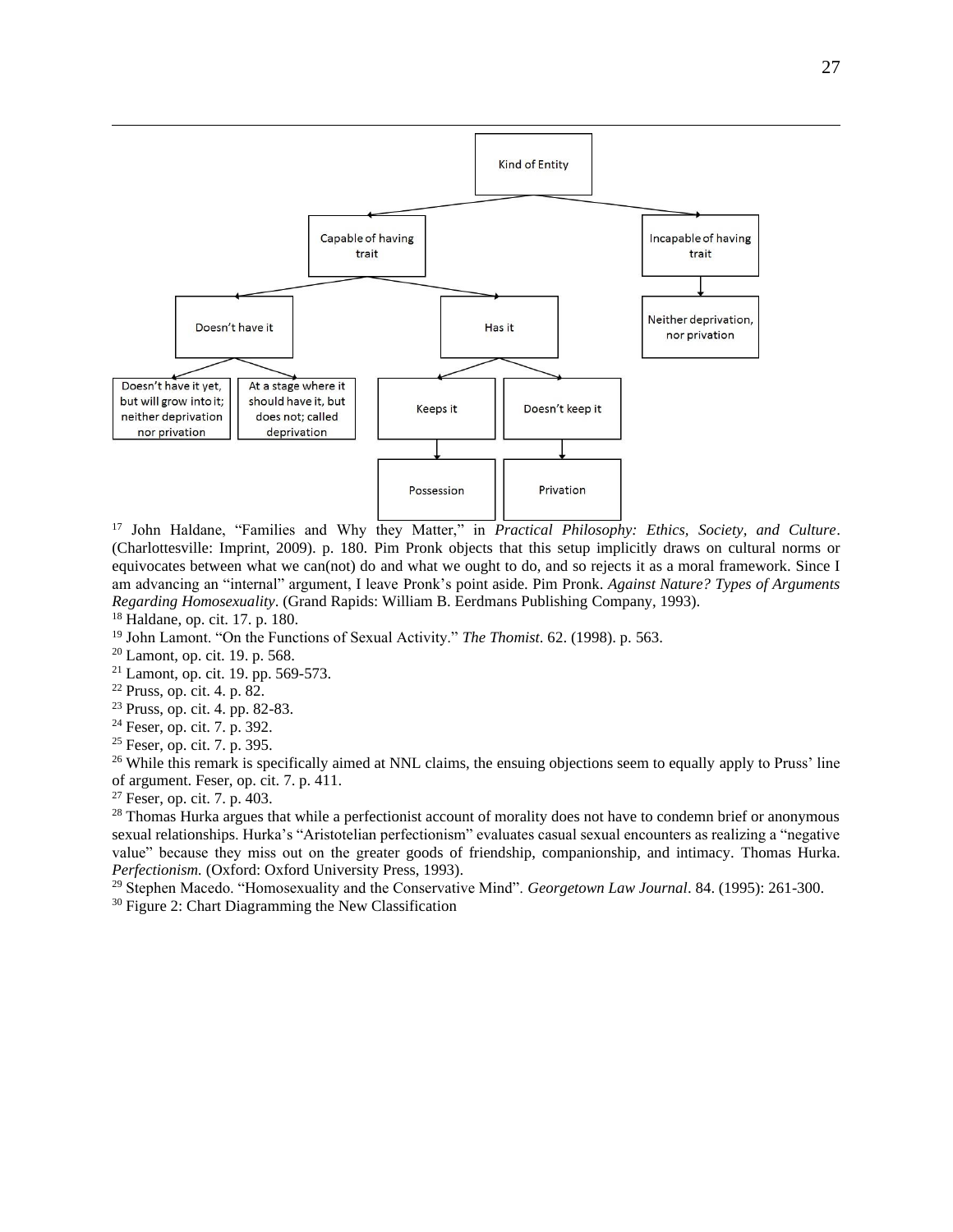

<sup>31</sup> While sympathetic to NNL, Michael White worries that jettisoning the metaphysical explanations comes at the cost of trying to explain why basic goods are good without resorting to an appeal to intuitions. If many NNL conclusions are at odds with contemporary intuitions about moral, social, or sexual matters, then this approach will only lead to an uphill argument for NNL philosophers. Michael White, *Partisan or Neutral? The Futility of Public Political Theory*. (New York: Rowman & Littlefield Publishers, Inc., 1997). See also Russell Hittinger, *A Critique of the New Natural Law Theory*. (Notre Dame: University of Notre Dame Press, 1988).

<sup>32</sup> John Finnis, *Natural Law & Natural Rights* (2nd Edition). (Oxford: Oxford University Press, 2011). p. 33.

 $33$  Finnis clarifies that while this list is exhaustive, it is not restrictive. Even though life, for example, is one basic good, Finnis conceptualizes it rather broadly to include "every aspect of the vitality (*vita*, life) which puts a human being in good shape for self-determination." Relatedly, Finnis qualifies that virtues such as courage, generosity, or moderation are simply ways or modes of pursing basic goods because they realize one or some combination of them. Finnis, op. cit. 32. p. 86, pp. 86-92.

<sup>34</sup> Finnis, op. cit. 32. p. 38.

<sup>35</sup> Finnis, op. cit. 32. pp. 92-97.

<sup>36</sup> Finnis, op. cit. 32. p. 100.

<sup>37</sup> Finnis, op. cit. 32. p. 86-87, 446-47.

<sup>38</sup> John Finnis, "Marriage: A Basic and Exigent Good" in *Human Rights & Common Good*. (Oxford: Oxford University Press, 2011). p. 319.

<sup>39</sup> John Finnis. "Law, Morality, and 'Sexual Orientation.'" *Human Rights & Common Good*. (Oxford: Oxford University Press, 2011). p. 345.

<sup>40</sup> Finnis, op. cit. 39. p. 344.

<sup>41</sup> Patrick Lee and Robert George, "What Sex Can Be: Self-Alienation, Illusion, or One-Flesh Union." *The American Journal of Jurisprudence*. 42,1 (1997). p. 136.

 $42$  Lee and Gorge, op. cit. 41. p. 144-45.

<sup>43</sup> Gerard Bradley and Robert George, "Marriage and the Liberal Imagination." *Georgetown Law Journal*. 84 (1995). p. 141.

<sup>44</sup> Lee and George, op. cit. 41. p. 146.

<sup>45</sup> Jonathan Crowe. "Natural Law Beyond Finnis." *Jurisprudence*. *2*(2). (2011).

<sup>46</sup> Sherif Girgis, Ryan T. Anderson, and Robert P. George. *What Is Marriage? Man and Woman: A Defense*. (New York: Encounter Books, 2012).

<sup>47</sup> See also Ryan Anderson. *Truth Overruled: The Future of Marriage and Religious Freedom* (Washington, D.C.: Regnery Publishing, 2015).

<sup>48</sup> John Corvino, Ryan T. Anderson, and Sherif Girgis. *Debating Religious Liberty and Discrimination*. (Oxford: Oxford University Press, 2017).